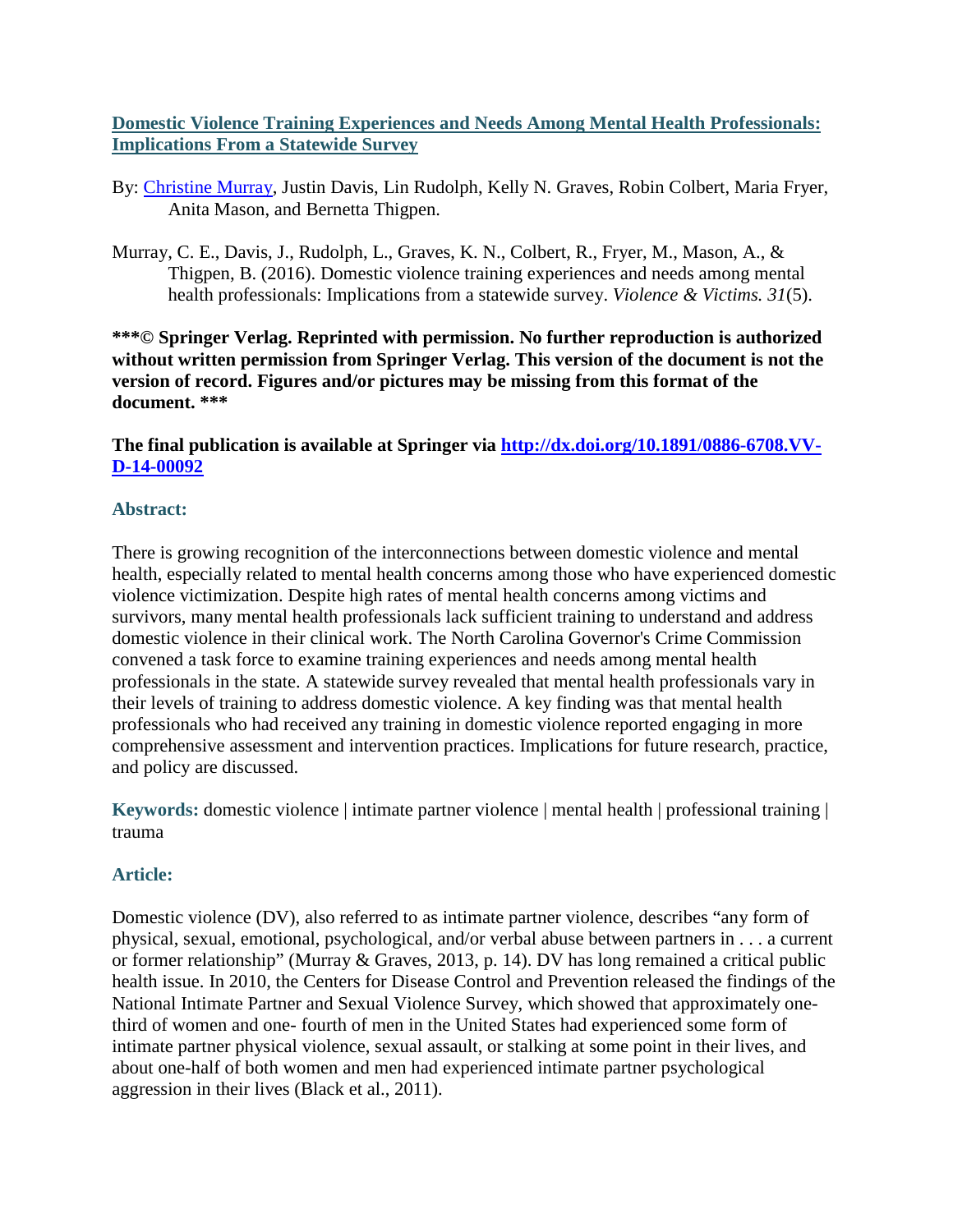DV victimization can contribute to significant consequences for adult victims and children who witness parental DV. These consequences may relate to physical injuries, impaired work and career functioning, financial losses, and mental health concerns. The latter of these issues—the mental health consequences of DV victimization—is increasingly recognized as a major concern for victims, survivors, child witnesses, and the professionals who work with them. However, many mental health professionals (MHPs) are undertrained to understand, assess, and intervene to address DV in their work with clients. The purpose of this study was to identify training needs and experiences related to DV among a statewide sample of MHPs. The next sections review existing research demonstrating the intersections between DV and mental health and the current state of training to address DV among MHPs.

# **MENTAL HEALTH IMPLICATIONS OF DOMESTIC VIOLENCE**

Rates of comorbidity of DV victimization and mental health symptoms are high (Helfrich, Fujiura, & Rutkowski-Kmitta, 2008; Mourad, Levendosky, Bogat, & von Eye, 2008; O'Campo et al., 2006). Mental health symptoms can be considered both a risk factor for and a potential consequence of DV victimization (Ehrensaft, 2008; U.S. Preventive Services Task Force, 2004). As a risk factor, mental health symptoms can increase risk by rendering a victim dependent on his or her partner (e.g., if they need financial support to be able to pay for psychotropic medications) or by impacting a victim's self-esteem and confidence in his or her ability to leave an abusive relationship.

Helfrich et al. (2008) examined rates of mental health symptoms among a sample of 75 women in DV shelters. The most commonly reported symptoms included sadness or anxiety (77%), major depression (51.4%), difficulty coping with daily stressors (39.2%), being confused and disoriented (37.8%), phobias/strong fears (35.1%), and anxiety (32.4%). Although this is a single study with a relatively small sample, it demonstrates the potentially high frequencies of mental health concerns in the aftermath of abuse. Helfrich et al. issued an important caution against the potential for MHPs to misdiagnose victims' and survivors' symptoms if they fail to consider the impact of trauma on mental health functioning. They wrote,

> It is imperative that IPV not be equated with mental illness but rather considered as a risk factor that, when identified, serves to initiate a series of informed responses and further exploration of each individual woman's presentation and service needs. (p. 450)

Additional research confirms the high prevalence of mental health disorders among those with recent and past experiences of DV, suggesting that mental health consequences may be felt for a long time following the abuse (Cavanaugh, Martins, Petras, & Campbell, 2013; Nathanson, Shorey, Tiron, & Rhatigan, 2012). Furthermore, there is growing recognition of the impact of trauma on survivors' mental health. Posttraumatic stress disorder (PTSD) may be one indicator of this trauma (Murray & Graves, 2013). However, the trauma associated with DV also may be linked with other symptoms, such as substance abuse and eating disorders (Substance Abuse and Mental Health Services Administration, 2014). In light of the significant overlaps among DV victimization and a range of mental health symptoms, best practices for MHPs support the need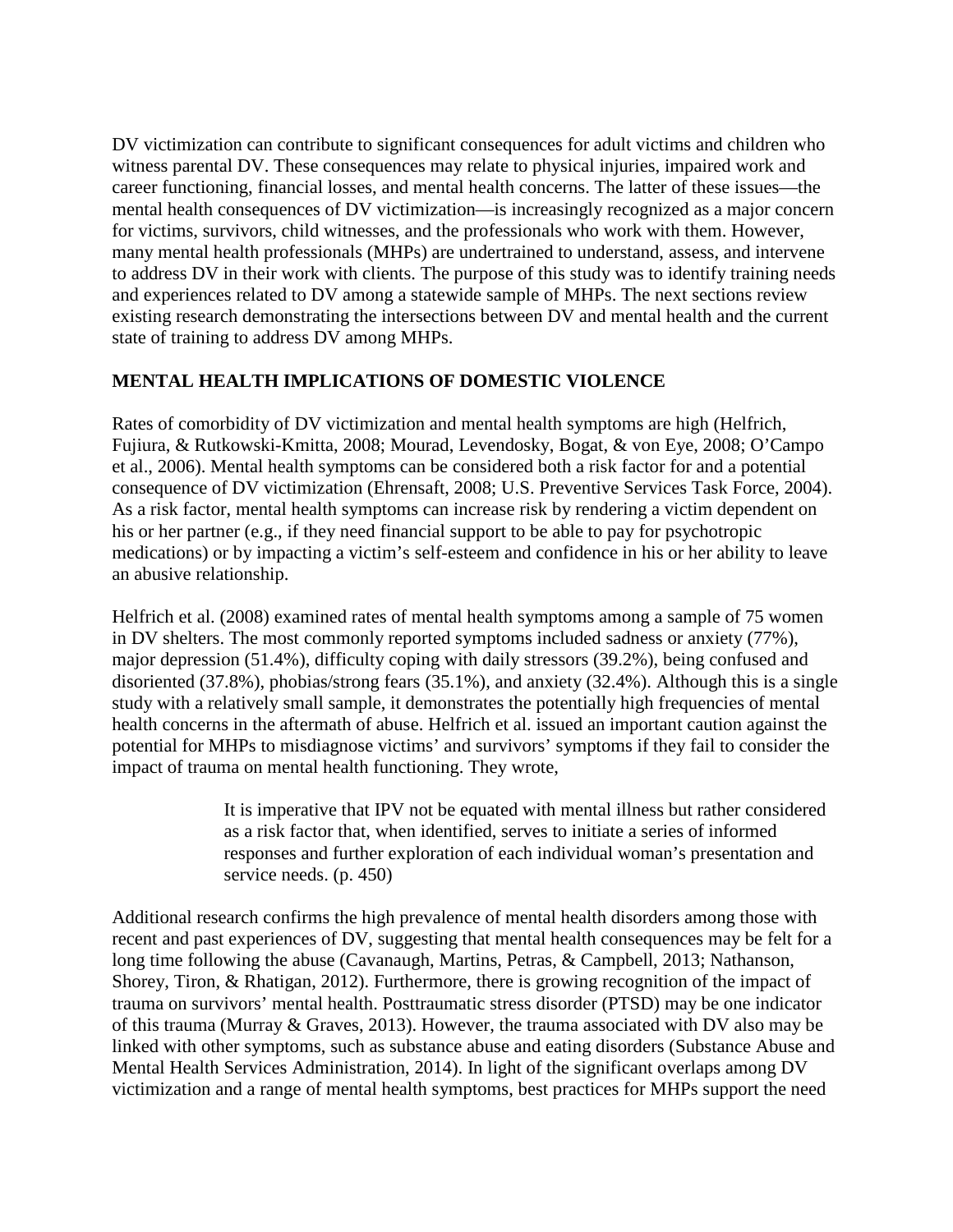for assessment and intervention to address the interconnections between DV and mental health symptoms (Murray & Graves, 2013).

Beyond the victims, mental health and DV also intersect regarding child witnesses and perpetrators. For example, children may experience trauma-related mental health symptoms as a result of witnessing abuse (Osofsky, 2003). In addition, mental health symptoms have been noted as part of the classification systems that have been developed to categorize different typologies of battering perpetrators (Holtzworth-Munroe & Stuart, 1994; Jacobson & Gottman, 1998). Therefore, it is important for MHPs to understand the dynamics and clinical guidelines related to DV because they may encounter any of these populations—victims, survivors, child witnesses, and/or perpetrators—in their clinical work.

# **DOMESTIC VIOLENCE–RELATED TRAINING AMONG MENTAL HEALTH PROFESSIONALS**

Despite the clear linkages between mental health and DV, many MHPs lack sufficient training to understand and address DV (Gauthier & Levendosky, 1996; Murray & Graves, 2013; Wingfield & Blocker, 1998). For example, a 2007 doctoral dissertation by Bozorg-Omid involved a survey of American Mental Health Counselors Association members and showed that about 80% of participants reported that they were inadequately trained to address family violence in their graduate training. More recent research by Karakurt, Dial, Korkow, Mansfield, and Banford (2013) adds further evidence to the limited training that MHPs receive. Karakurt and colleagues conducted a focus group with five marriage and family therapists (MFTs) to learn about their experiences related to working with clients impacted by DV. Their grounded theory data analysis process suggested that insufficient training related to DV was linked to the therapists lacking confidence in their ability to treat clients facing DV.

Ben-Porat and Itzhaky (2011) argued that training is critical for MHPs who work to address DV, especially as a protective factor for preventing secondary traumatization and burnout. They surveyed 143 social workers in Israel who worked in DV shelters and agencies. Their findings highlighted the potential benefits of training. In comparing the 72% of social workers in their study who had received DV training with those who had not (28%), those who had been trained had a greater sense of competence and knowledge of tasks related to working with DV. However, contrary to their expectations, there were no differences between the groups in levels of preventing secondary traumatization or burnout. The researchers suggested that their findings support the need for comprehensive training in DV for MHPs in training programs.

Having policies that require professionals to receive DV training is one possible approach to increasing professionals' participation in such training. One study of social service workers (Payne, Carmody, Plichta, & Vandecar-Burdin, 2007) showed that program managers were 7 times more likely to report that at least one-fourth of their staff members had received training if they had DV training policies in place, compared to those without such policies. Some MHP credentialing boards do require DV training. However, this may be minimal, as in the case of the Florida Board of Clinical Social Work, Marriage & Family Therapy and Mental Health Counseling (2014), which requires a 2-hr DV training for licensure. Therefore, even when training is required and/or received, its duration, content, and quality may be minimal. In North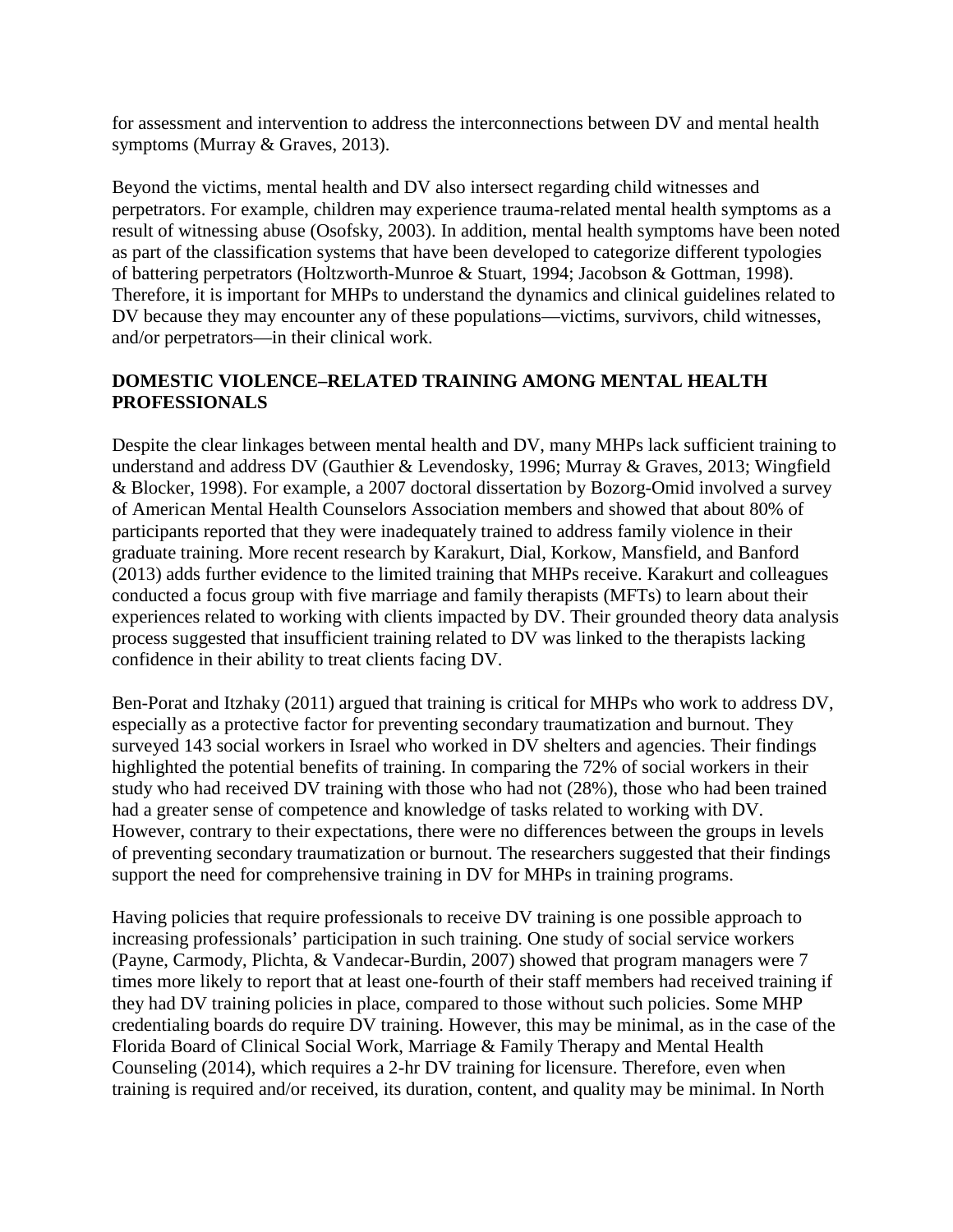Carolina, where this study is situated, MHPs are not required to have any DV training for licensure. This study was conducted by a task force convened by the North Carolina Governor's Crime Commission to address in part current training and training needs of MHPs in the state.

# **METHOD**

A statewide survey of MHPs in North Carolina was conducted to identify their training needs related to DV. Beyond describing the participants' level of training and future needs, two other research questions were examined: (a) Are there differences in whether participants had received training in DV or trauma based on five key background variables: years in practice, professional affiliation, type of community (rural, urban/suburban, both), gender, and highest level of education? and (b) Do participants differ in their DV screening and intervention practices based on whether or not they had received any training related to DV? This survey was conducted by members of the DV and Mental Health Task Force, which was convened by the DV/Sexual Assault subcommittee of the North Carolina Governor's Crime Commission. The task force was chaired by the executive director of a DV service agency, and other members were representatives of state advocacy agencies, the Governor's Crime Commission, other service agencies, and universities. The task force was convened as part of a larger effort to identify strategies to build the capacity to effectively link MHPs with DV service providers in the state.

## **Participants and Recruitment**

We aimed to recruit a diverse sample that included MHPs representing the major professional disciplines in the state (i.e., MFTs, clinical social workers, professional counselors, and psychologists). Participants were recruited through snowball sampling and in partnership with state-level professional associations and licensure boards for MHPs. The administrators of each of the major licensure boards and professional associations for each of the earlier-listed categories of MHPs were contacted to request their assistance in distributing the invitation to participate in the survey to their members or licensees. Of the nine organizations and boards contacted, four (i.e., two licensure boards and two professional associations) did not provide any assistance, four (i.e., three professional associations and one licensure board) sent the notice to their membership lists, and one licensure board posted the website link to the survey on their webpage. In addition, members of the research team forwarded the invitation to participate to personal contacts of MHPs from all the major professional backgrounds. The invitation to participate included a request for participants to forward the invitation about the study to others who may be interested in and eligible to participate in the study. Given the diversity of recruitment methods used, it is not possible to determine an accurate response rate for this survey, and therefore, the final sample should be considered a convenience sample. The original sample included 200 survey respondents. However, 27 respondents did not complete the section of the survey on training needs and experiences, and these participants were dropped from the analyses. Thus, the final sample included 173 MHPs, and their background characteristics are described in the "Results" section.

### **Survey Instrumentation and Study Procedures**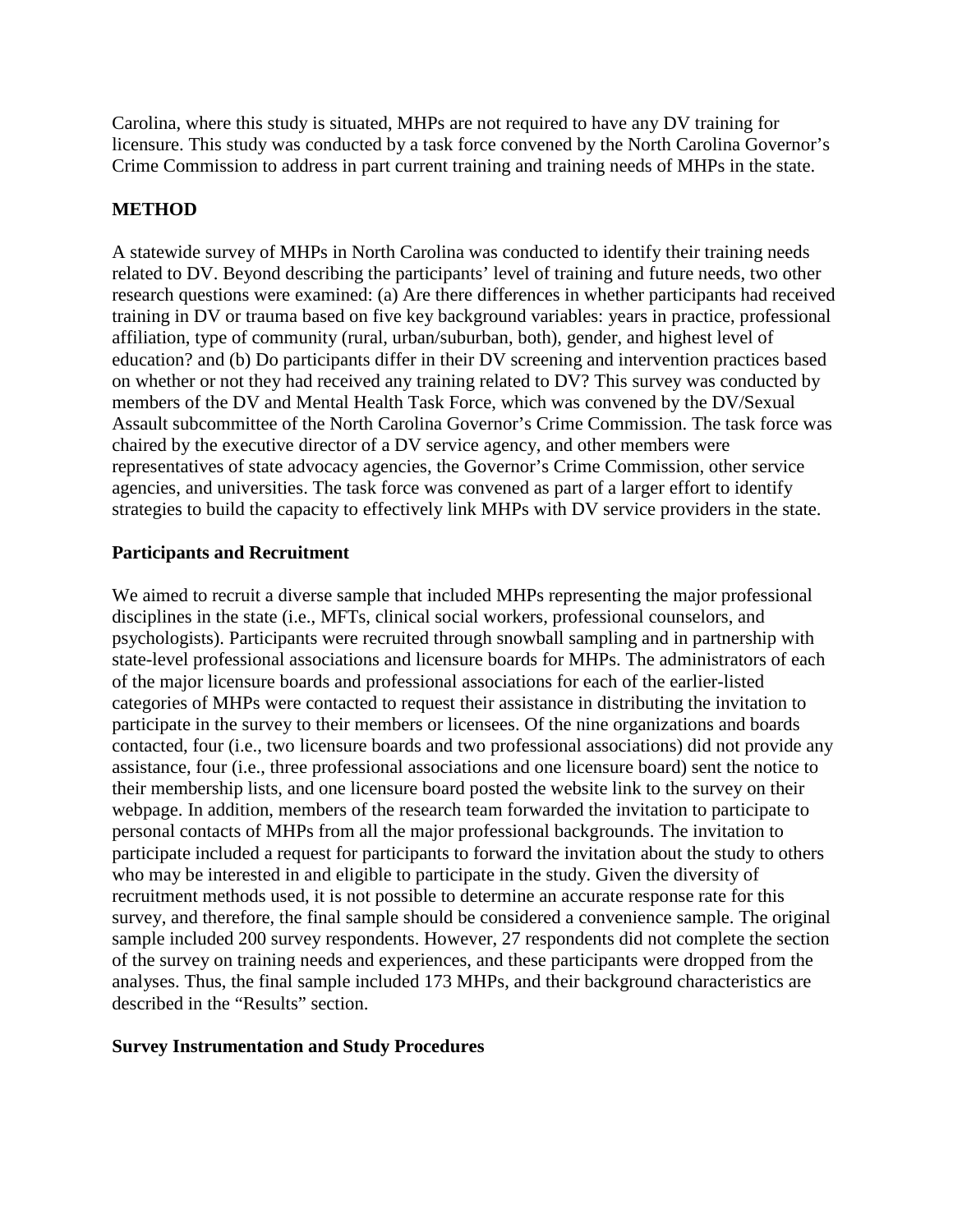The survey used for this study was developed by the task force members, who met for a series of meetings to develop and refine the survey. A pilot test of the survey with a small number (i.e., less than 10) of MHPs and students in MHP training programs was conducted to request feedback on the content, readability, and format of the survey. This feedback was used to finalize the survey prior to distributing it to MHPs for the final study. The survey had seven sections: (a) demographic questions, (b) professional background questions, (c) questions about participants' professional experiences related to DV, (d) a self-rating of their perceived competence to address DV-related client populations, (e) questions about participants' training experiences and needs related to DV, (f) an assessment of their DV-related screening and intervention practices, and (g) a section on their connections with DV agencies.

This study received institutional review board approval prior to data collection. Participants were required to read and agree to an informed consent document prior to completing the survey. The survey was hosted on Surveymonkey.com, and therefore, all data were collected electronically. Survey responses were anonymous, and there was no incentive or compensation for participants who completed the survey.

# **RESULTS**

Throughout this section, all percentages reported are for the 173 participants who completed the full survey, although a small number of participants skipped individual survey items. Therefore, where percentages add up to less than 100%, the remaining percentage is the missing responses for that item. For instances in which percentages add up to greater than 100%, participants were able to select more than one response for that particular item. Participants' demographic and professional background characteristics are summarized in Table 1.

As indicated in Table 1, the largest proportion of the sample was MFTs (41.6%), followed by clinical social workers (23.7%), psychologists (22.5%), and professional counselors (8.1%). We were unable to locate state-specific information about the number of professionals with each license in North Carolina. However, according to the U.S. Bureau of Labor Statistics' (2015) *Occupational Outlook Handbook*, in the United States in 2012, there were 145,100 clinical, counseling, and school psychologists; 128,400 mental health counselors; 114,200 mental health and substance abuse social workers; and 37,000 MFTs. Therefore, MFTs appear to have been overrepresented in the current sample based on the likely proportion of MHPs in the state.

Most participants (*n* 5 100, 57.8%) indicated that they work primarily with a private organization, and 67 (38.7%) work primarily in public agencies. Most (*n* 5 107, 61.8%) of the organizations for which participants worked receive their primary funding from client fees, private insurance, and government subsidized care. Other funding sources included government grants (*n* 5 16, 9.2%), contracts with corporations and grants from private organizations (each with *n* 5 4, 2.3%), and donations (*n* 5 1, 0.6%). Participants indicated the types of organizations in which they work, and their responses included private practice, schools and universities, hospitals, behavioral health/community mental health agencies, family service agencies, hospice, residential facilities, managed care organizations/local management entities, prisons, military settings, and government agencies. Eighty participants (46.2%) reported that they serve urban/suburban communities, 49 (28.3%) serve rural communities, and 41 (23.7%) reported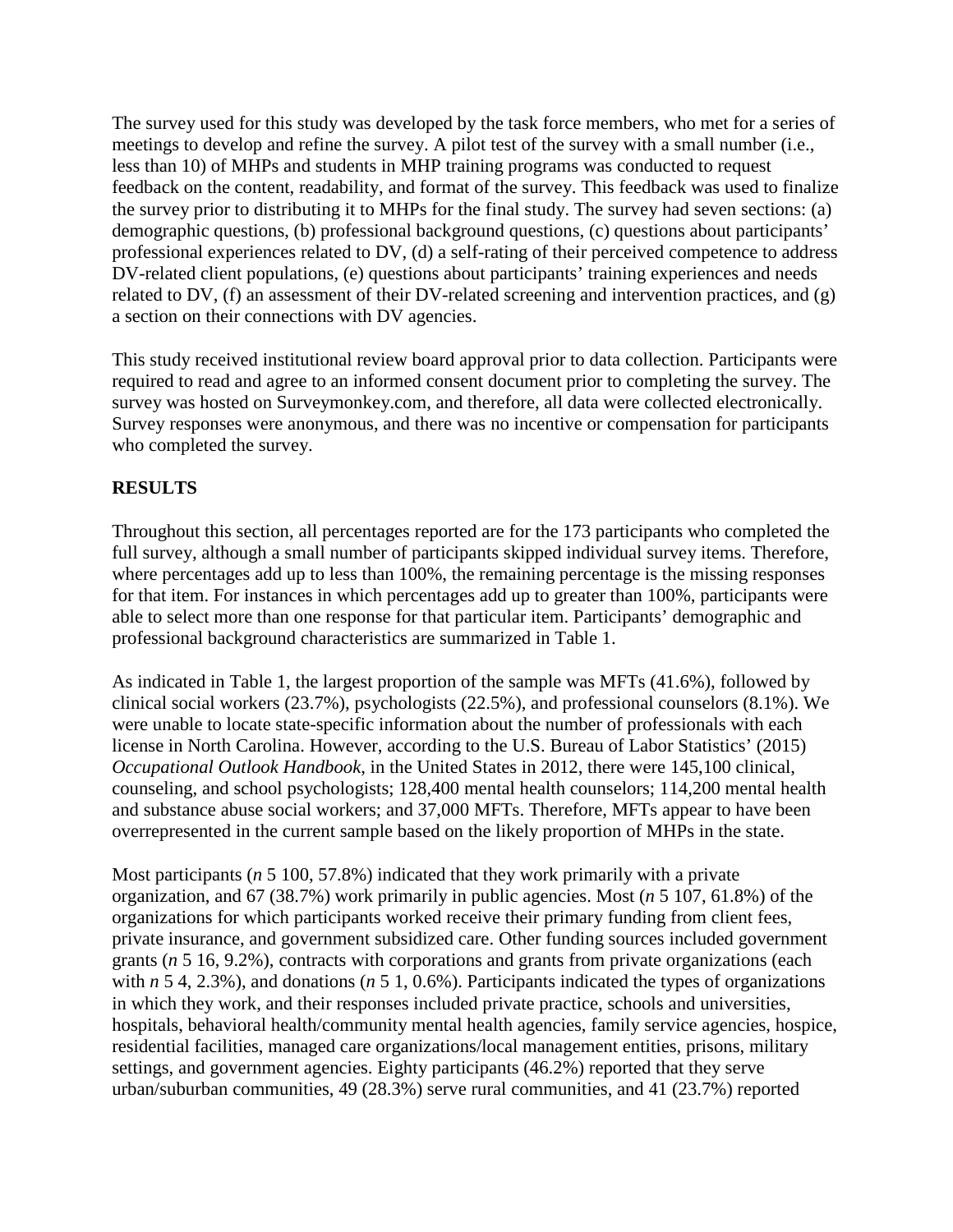serving both rural and urban/ suburban communities. Overall, participants represented diverse work settings and types of organizations.

| Skill                                                      | Frequency | %    |
|------------------------------------------------------------|-----------|------|
| Participants' ages (years)                                 |           |      |
| $18 - 24$                                                  | 4         | 2.3  |
| $25 - 34$                                                  | 46        | 26.6 |
| 35-44                                                      | 36        | 20.8 |
| $45 - 54$                                                  | 24        | 13.9 |
| 55-64                                                      | 51        | 29.5 |
| $65+$                                                      | 7         | 4.0  |
| Participants' gender                                       |           |      |
| Female                                                     | 129       | 74.6 |
| Male                                                       | 40        | 23.1 |
| Participants' race/ethnicity                               |           |      |
| White                                                      | 152       | 87.9 |
| <b>Black/African American</b>                              | 11        | 6.4  |
| Asian                                                      | 2         | 1.2  |
| Native American/American Indian                            | 1         | 0.6  |
| Hispanic/Latino/Latina                                     | 1         | 0.6  |
| Other                                                      | 2         | 1.2  |
| Participants' highest level of education                   |           |      |
| Master's degree                                            | 127       | 73.4 |
| Doctoral degree                                            | 37        | 21.4 |
| Bachelor's degree                                          | 2         | 1.2  |
| Amount of time since completing highest level of education |           |      |
| Less than 1 year                                           | 9         | 5.2  |
| $1-5$ years                                                | 41        | 23.7 |
| 6-10 years                                                 | 37        | 21.4 |
| $11-15$ years                                              | 28        | 16.2 |
| 16-20 years                                                | 21        | 12.1 |
| $21 + years$                                               | 34        | 19.7 |
| Professional qualifications                                |           |      |
| MHPs with an active license                                | 146       | 84.4 |
| MHPs with a provisional license                            | 22        | 12.7 |
| Master's-level students in an MHP training program         | 5         | 2.9  |

**TABLE 1. Participants' Demographic and Professional Background Characteristics** 

(Continued)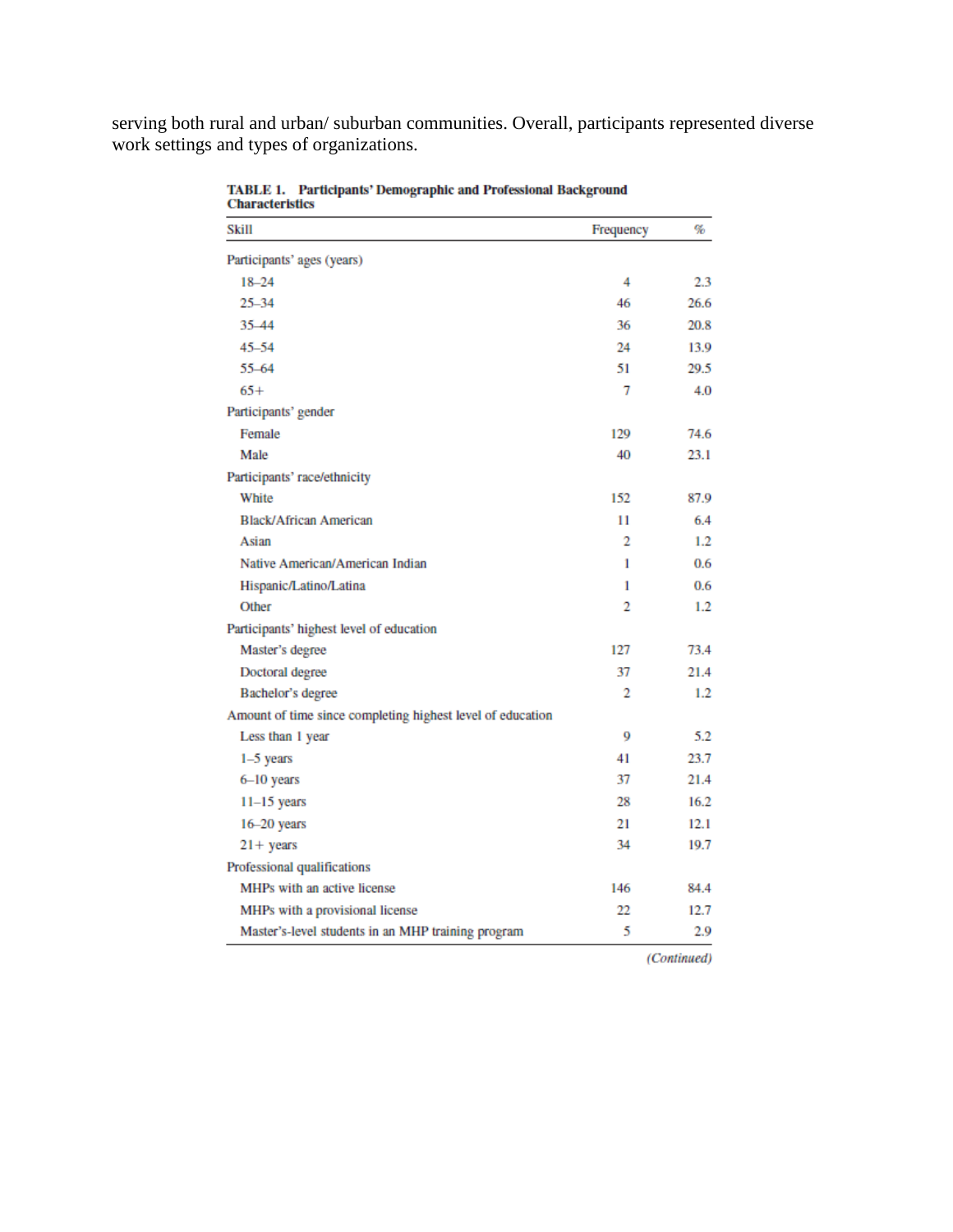| Skill                                                    | Frequency | %    |
|----------------------------------------------------------|-----------|------|
| Participants' years of experience working as an MHP      |           |      |
| Less than 1 year                                         | 6         | 3.5  |
| $1-5$ years                                              | 29        | 16.8 |
| $6-10$ years                                             | 38        | 22.0 |
| $11-15$ years                                            | 30        | 17.3 |
| $16-20$ years                                            | 20        | 11.6 |
| $21 +$ years                                             | 50        | 28.9 |
| Participants' primary professional affiliations          |           |      |
| Marriage and family therapists                           | 72        | 41.6 |
| Clinical social workers                                  | 41        | 23.7 |
| Psychologists                                            | 39        | 22.5 |
| Professional counselors                                  | 14        | 8.1  |
| Substance abuse specialists                              | 2         | 1.2  |
| Advocates                                                | 1         | 0.6  |
| Psychiatrists                                            | 1         | 0.6  |
| Other                                                    | 3         | 1.7  |
| Mental health skills currently practiced by participants |           |      |
| Therapy for adults                                       | 125       | 72.3 |
| Family counseling                                        | 115       | 66.5 |
| Therapy for children                                     | 105       | 60.7 |
| Couple therapy                                           | 86        | 49.7 |
| Parent education                                         | 75        | 43.4 |
| Anger management/counseling                              | 71        | 41.0 |
| Psychological evaluations                                | 50        | 28.9 |
| Group counseling                                         | 44        | 25.4 |
| Substance abuse counseling                               | 43        | 24.9 |
| Coaching                                                 | 11        | 6.4  |
| <b>Batterer</b> intervention                             | 10        | 5.8  |
| Intensive in-home therapy                                | 0         | 5.2  |
| Mediation                                                | 8         | 4.6  |
| Home/custody studies                                     | 3         | 1.7  |
| None of the above                                        | 11        | 6.4  |

TABLE 1. Participants' Demographic and Professional Background **Characteristics (Continued)** 

 $Note. MHP = mental health professional.$ 

### **Professional Experience Related to Domestic Violence**

Only five (2.9%) participants reported that they do not provide any services to clients who are victims of abuse or DV. Participants reported the percentages of their adult caseloads that they estimated have been victims of DV as follows: none (*n* 5 8, 4.6%), 1%–25% (*n* 5 85, 49.1%), 26%–50% (*n* 5 34, 19.7%), 51%–75% (*n* 5 21, 12.1%), and 76%–100%

(*n* 5 5, 2.9%). Seventeen (9.8%) respondents indicated that they never work with adult clients. Regarding the estimated percentage of their child caseloads (ages 0 through 17 years) who had witnessed DV, participants' responses were as follows: none (*n* 5 15, 8.7%), 1%–25% (*n* 5 45, 26.0%), 26%–50% (*n* 5 38, 22.0%), 51%–75% (*n* 5 27,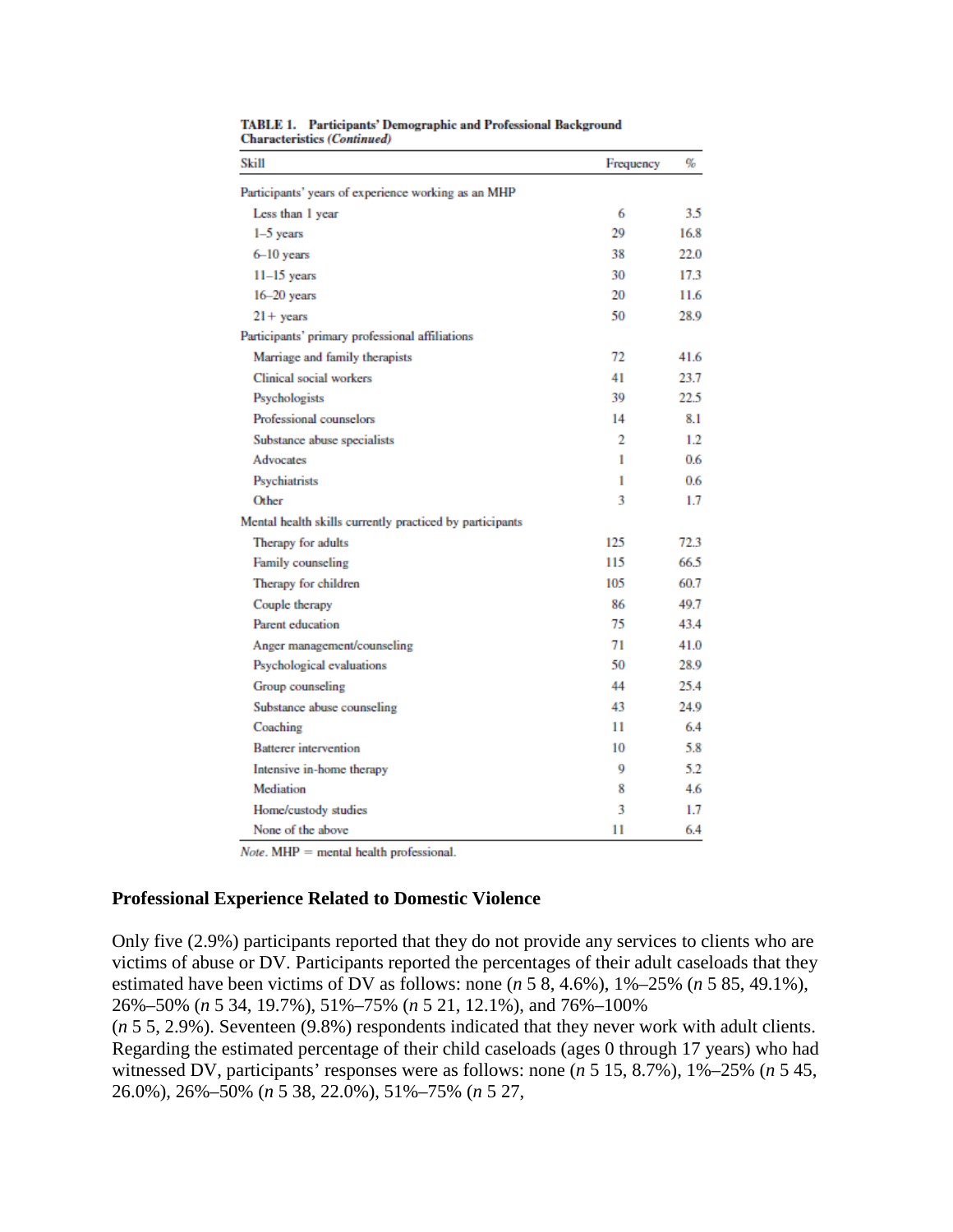15.6%), 76%–100% (*n* 5 13, 7.5%). Thirty-three (19.1%) participants reported that they do not work with children.

Participants selected up to three mental health symptoms that they see most commonly among clients experiencing trauma and/or DV. The symptoms indicated most frequently were depression (*n* 5 128, 74.0%), anxiety (*n* 5 126, 72.8%), PTSD (*n* 5 104, 60.1%), and substance abuse (*n* 5 43, 24.9%). The less common symptoms were complex PTSD (*n* 5 26, 15.0%), selfharm/self-cutting (*n* 5 20, 11.6%), suicidal tendencies (*n* 5 12, 6.9%), borderline personality disorder (*n* 5 11, 6.4%), acute traumatic stress (*n* 5 8, 4.6%), bipolar disorder (*n* 5 6, 3.5%), eating disorders (*n* 5 5, 2.9%), dissociative disorder (*n* 5 6, 3.5%), psychotic symptoms (*n* 5 1, 0.6%), and schizophrenia (*n* 5 0, 0%). Only 58 (33.5%) participants reported that their organizations had posters and materials about DV posted. Most (*n* 5 104, 60.1%), however, reported that their organizations had implemented a workplace safety plan. Ninety-seven (56.1%) participants indicated that their workplace safety plan addresses violence, although only 60 (34.7%) reported that their workplace safety plan incorporates a plan of action regarding DV.

## **Perceived Competence to Address Domestic Violence–Related Client Populations**

On a scale from 1 (*not at all competent*) to 4 (*extremely competent*), participants rated their perceived competence level in working with various DV-related populations (Table 2).

## **Training Experiences and Needs Related to Domestic Violence**

Most participants (*n* 5 136, 78.6%) reported that they had ever received any training pertaining to DV, whereas 37 participants (21.4%) had never received such training. Among those who had received any training, 59 (34.1%) received their most recent training on the topic in the last 2 years, 43 participants (24.9%) received the training between 2 and 5 years ago, and 34 (19.7%) had their most recent trainings more than 5 years ago. Among the 59 participants who received training on DV in the past 2 years, the amount of training received in that time was as follows: 8 hr or less (*n* 5 35, 20.2%), 9–16 hr (*n* 5 12, 6.9%), 17–24 hr (*n* 5 5, 2.9%), 25–32 hr (*n* 5 2, 1.2%), 33–40 hr (*n* 5 2, 1.2%), and more than 40 hr (*n* 5 3, 1.7%).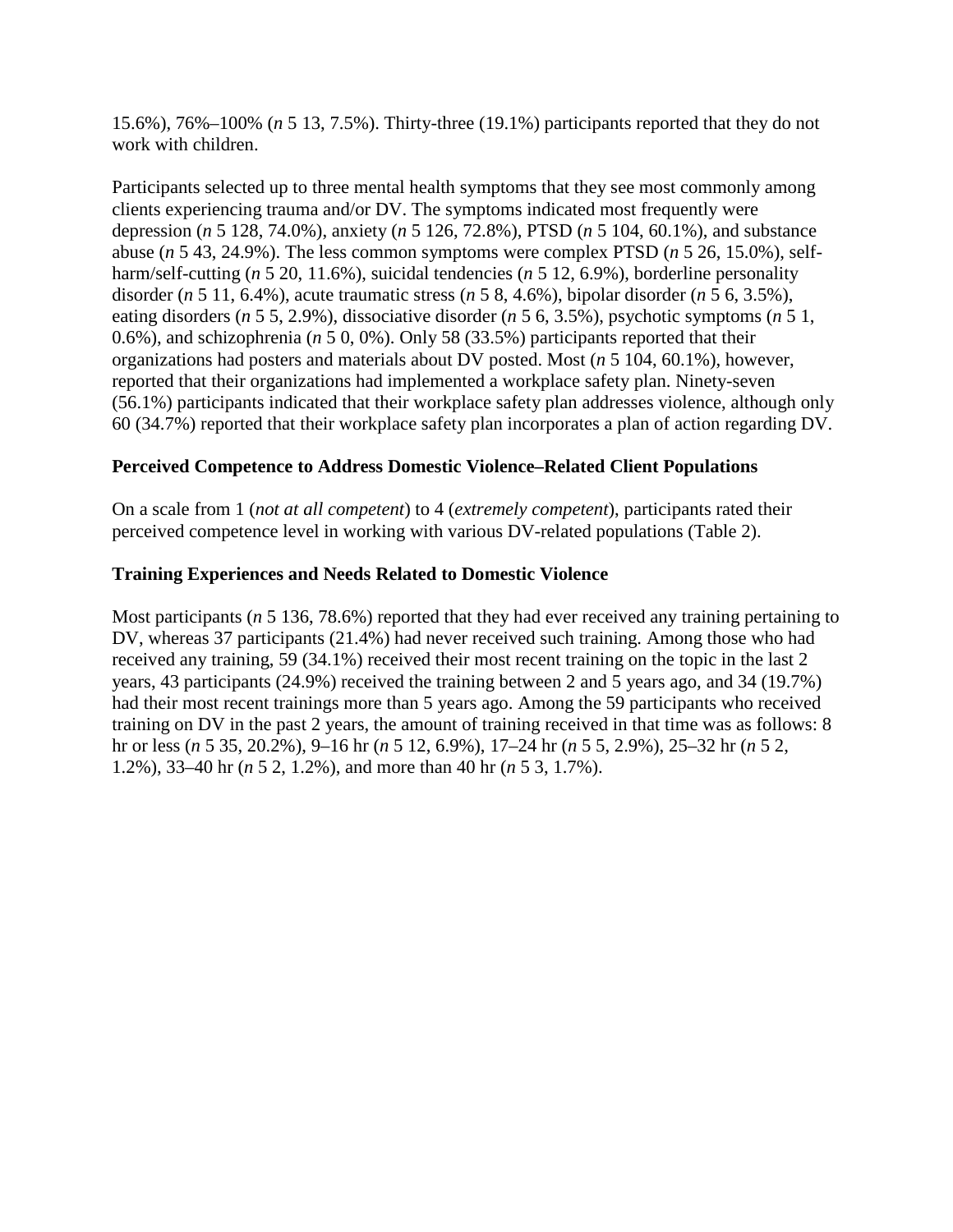| Population                                             | M    | SD   |
|--------------------------------------------------------|------|------|
| Female adult victims                                   | 3.37 | 0.75 |
| People of varying economic backgrounds                 | 3.32 | 0.69 |
| Child abuse victim                                     | 3.08 | 0.88 |
| Child witness of domestic violence                     | 3.05 | 0.93 |
| Intimate partner sexual abuse                          | 2.98 | 0.90 |
| Male adult victims                                     | 2.96 | 0.86 |
| Teen dating violence                                   | 2.93 | 0.81 |
| People of other ethnic backgrounds                     | 2.91 | 0.75 |
| Sibling violence                                       | 2.90 | 0.86 |
| Same-sex partner violence                              | 2.78 | 0.88 |
| Elder abuse                                            | 2.61 | 0.86 |
| Male adult offenders                                   | 2.46 | 1.05 |
| People with intellectual or developmental disabilities | 2.44 | 0.93 |
| Female adult offenders                                 | 2.39 | 0.99 |
| Immigrant populations                                  | 2.23 | 0.82 |

**TABLE 2.** Participants' Perceived Competence in Working with Domestic **Violence-Related Client Populations** 

The vast majority of participants (*n* 5 164, 94.8%) reported that they had ever received any training pertaining to clients who had experienced trauma, whereas 9 participants (5.2%) had never received trauma-related training. Among those who had received training, 122 (70.5%) received their most recent training on the topic in the last 2 years, 29 participants (16.8%) received the training between 2 and 5 years ago, and 10 (5.8%) had their most recent trainings more than 5 years ago. Among the participants who had received training on trauma in the past 2 years, the amount of training received in that time was as follows: 8 hr or less (*n* 5 35, 20.2%), 9–16 hr (*n* 5 35, 20.2%), 17–24 hr (*n* 5 17, 9.8%), 25–32 hr (*n* 5 18, 10.4%), 33–40 hr (*n* 5 6, 3.5%), and more than 40 hr (*n* 5 13, 7.5%).

Participants responded to an open-ended question that asked them to list any evidence-based practice approaches in which they had been trained. The responses that were listed by more than one participant were as follows: cognitive-behavior therapy (CBT; *n* 5 49); trauma-focused CBT (*n* 5 37); motivational interviewing (*n* 5 17); eye movement desensitization and reprocessing (EMDR; *n* 5 14); emotion-focused therapy (*n* 5 8); dialectical behavior therapy (*n* 5 6); prolonged exposure/exposure therapy/desensitization (*n* 5 5); cognitive processing therapy, Seeking Safety, and solution-focused therapy (each with *n* 5 4); multisystemic therapy and trauma-informed care (each with *n* 5 3); and relaxation training, hypnosis, Seven Challenges, acceptance and commitment therapy, PREPARE and ENRICH, Suicide ASIST, and cognitive therapy (all of which had *n* 5 2). Another 42 approaches (e.g., yoga for trauma and the trauma resiliency model) were listed by only one participant each.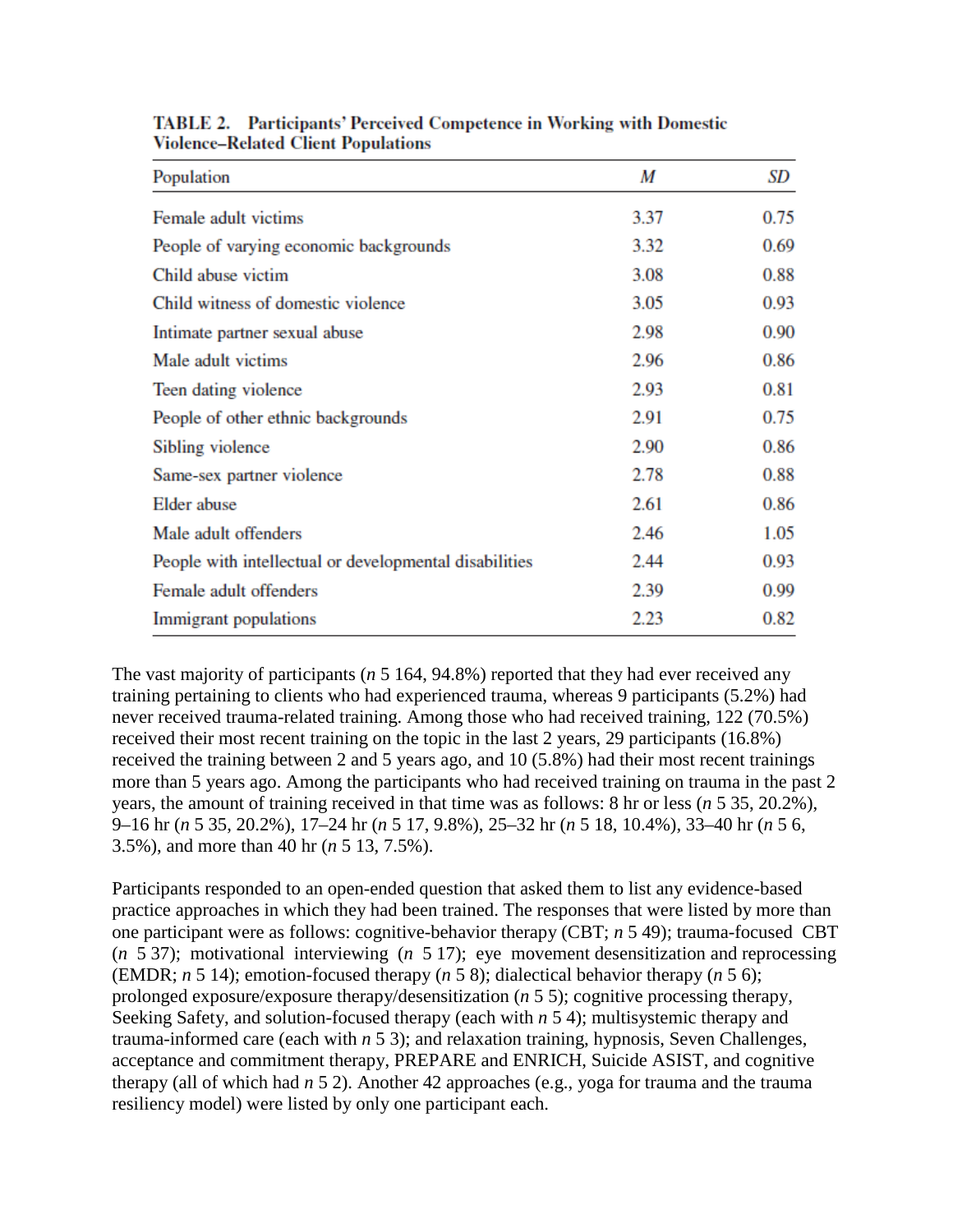Participants indicated what topics related to DV and trauma are incorporated into staff orientation at their agencies. Sixty-six (38.2%) participants marked this question as "not applicable." Among those providing responses, the topics covered were as follows: confidentiality policies (*n* 5 84, 48.6%), procedures for responding to disclosures (*n* 5 64, 37.0%), workplace safety policies (*n* 5 64, 37.0%), assessment (*n* 5 58, 33.5%), basic DV dynamics (*n* 5 50, 28.9%), and social values regarding violence against women (*n* 5 24, 13.9%). Forty-one (23.7%) participants reported that any type of cross-training activities (i.e., staff of each program are trained by staff of other programs or in other issues) take place between their organizations and DV organizations. Among those reporting cross- training activities, 22 (12.7%) participants reported that these are not regularly scheduled, 13 (7.5%) reported that they occur annually, 3 (1.7%) reported they occur quarterly, and 2 (1.2%) reported monthly activities.

# *Differences in Whether Participants Had Received Training Based on Key Background*

*Variables.* One-way analyses of variance (ANOVAs) were completed to determine whether there were differences in whether participants had received training in DV or trauma based on five key background variables. Because MFTs were overrepresented in the sample, differences based on professional affiliation were examined in two ways: comparing all categories separately and collapsing the participants into two groups (i.e., MFTs and all others). No statistically significant differences were found in DV training based on the following variables: years in practice, *F*(5, 167) 5 2.024, *p* 5 .08; professional affiliation: for all categories: *F*(7, 165) 5 0.873, *p* 5 .53; comparing MFTs to all other affiliations: *F*(1, 171) 5 1.631, *p* 5 .20; type of community (rural, urban/suburban, both), *F*(2, 167) 5 0.535, *p* 5 .59; gender, *F*(1, 167) 5 0.011, *p* 5 .92; and highest level of education, *F*(3, 165) 5 0.263, *p* 5 .85. Likewise, there were no statistically significant differences found for trauma training based on the same variables: years in practice, *F*(5, 167) 5 0.868, *p* 5 .50; professional affiliation, *F*(7, 165) 5 0.421, *p* 5 .89; type of community (rural, urban/suburban, both), *F*(2, 167) 5 0.149, *p* 5 .86; gender, *F*(1, 167) 5 0.824, *p* 5 .37; and highest level of education, *F*(3, 165) 5 0.095, *p* 5 .96.

### **Domestic Violence Screening and Intervention Practices**

Participants were asked how they assess for DV and trauma (Table 3). Participants also were asked to indicate their common practices when they know or suspect DV is present. For both, participants could indicate as many of the possible responses that applied.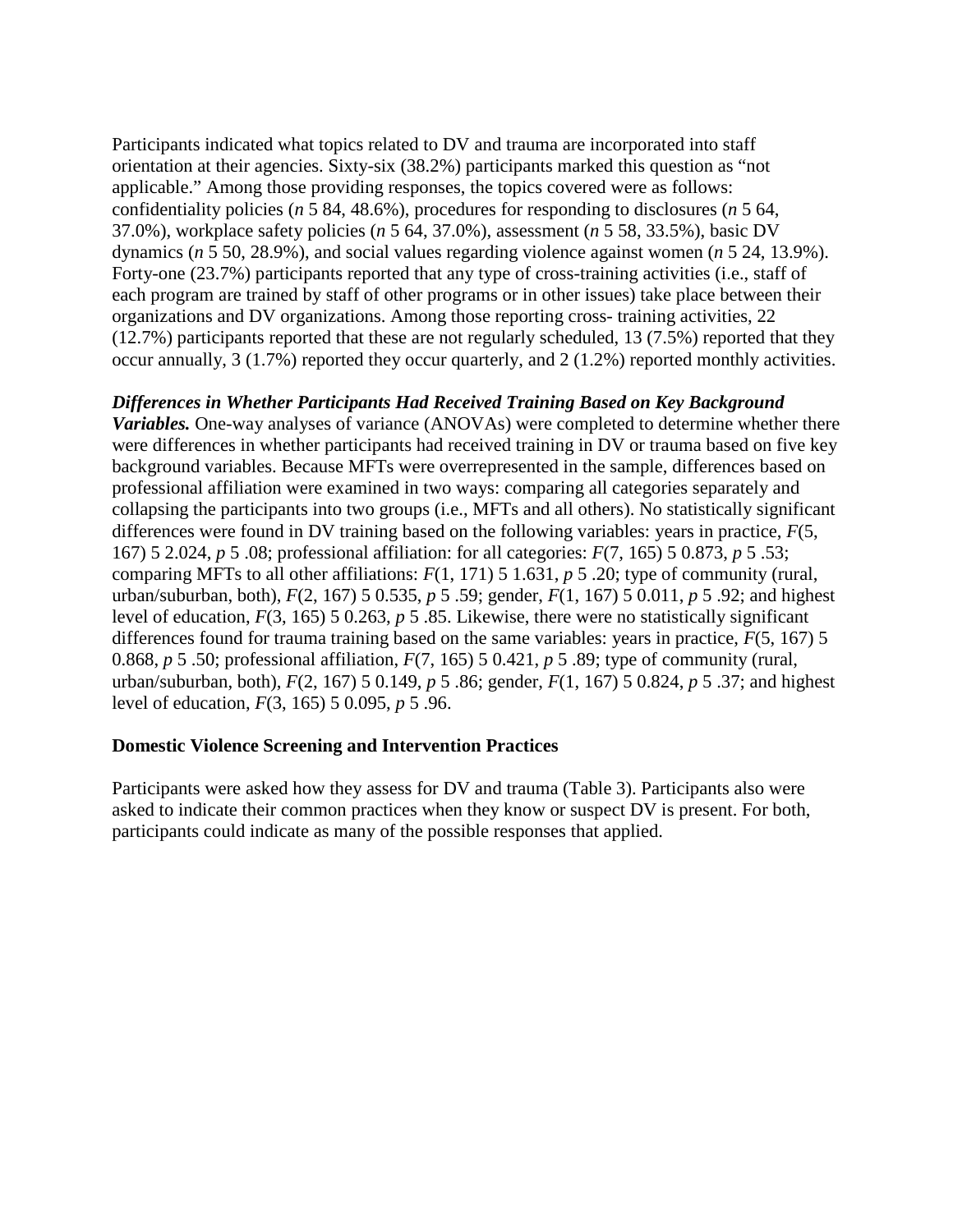| Screening or Intervention Practice                                                                                              | Frequency | %    |
|---------------------------------------------------------------------------------------------------------------------------------|-----------|------|
| Screening practices                                                                                                             |           |      |
| I universally screen all clients for other types of<br>trauma experiences.                                                      | 111       | 64.2 |
| I screen for trauma symptoms (such as PTSD).                                                                                    | 98        | 56.6 |
| I universally screen all clients for DV as part of my<br>own protocol.                                                          | 93        | 53.8 |
| I screen for DV only when suspected DV is occurring.                                                                            | 41        | 23.7 |
| My agency has protocols in place for universal<br>screening so that I screen all clients for DV.                                | 37        | 21.4 |
| I screen for intimate partner sexual abuse.                                                                                     | 35        | 20.2 |
| I screen for other types of trauma only when<br>suspected.                                                                      | 24        | 13.9 |
| Intervention practices                                                                                                          |           |      |
| I inquire about how abuse has impacted clients<br>psychologically (e.g., emotional effects, feelings<br>about life in general). | 154       | 89.0 |
| I inquire about the safety of clients' children.                                                                                | 151       | 87.3 |
| I inquire about the timing of when the trauma<br>occurred (i.e., childhood, adulthood, or both).                                | 147       | 85.0 |
| I provide information about DV resources.                                                                                       | 145       | 83.8 |
| I report to DSS when children are in homes where<br>DV is present.                                                              | 143       | 82.7 |
| I document any signs/observations of abuse within<br>clients' mental health records.                                            | 142       | 82.1 |
| I conduct a safety risk or lethality assessment.                                                                                | 141       | 81.5 |
| I develop a safety plan.                                                                                                        | 139       | 80.3 |
| I inquire about how abuse has impacted their children.                                                                          | 134       | 77.5 |
| I inquire about how abuse has impacted physical<br>health (e.g., injuries, hospitalization, pregnancy<br>complications).        | 131       | 75.7 |
| I inquire whether they have experienced DV with<br>other partners.                                                              | 121       | 69.9 |
| I connect my client with DV-specific programs.                                                                                  | 121       | 69.9 |

TABLE 3. Screening Practices Currently Practiced by Participants

Note. Participants could indicate all skills that applied, so the total is greater than 100%.  $PTSD$  = posttraumatic stress disorder;  $DV =$  domestic violence;  $DSS =$  Department of **Social Services** 

To consolidate participants' responses to these items, we combined the seven screening practice items into a single score by summing participants' responses to these seven items. Thus, their scores could range from 0 to 7, with their score representing the number of screening practices in which they indicated they engaged. Likewise, the 12 intervention practice items were combined into a single score by summing participants' responses to these 12 items. Participants' intervention practices combined scores could therefore range from 0 to 12. For the screening combined score, the observed range was from 0 to 7, with a mean of 2.54 (*SD* 5 1.34). For the interventions combined score, the observed range was from 0 to 12, with a mean of 9.65 (*SD* 5 3.03). Thus, overall, the sample endorsed a relatively lower number of screening items than they did for the intervention items, as reflected in the means for each combined score.

#### *Differences in Screening Practices Based on Whether the Mental Health Professional Had Received Any Domestic Violence Training.* Using one-way ANOVAs, we examined whether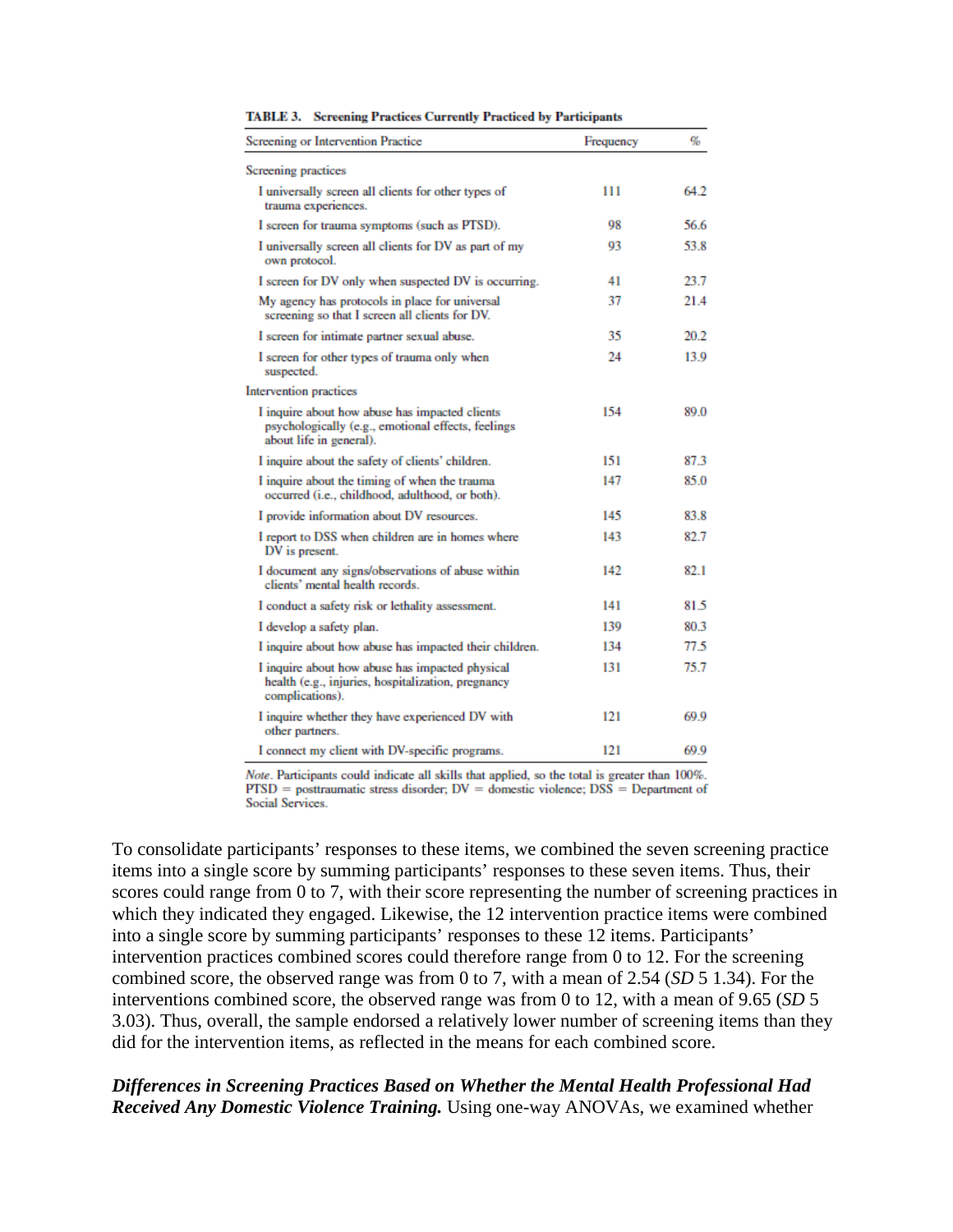participants' combined screening practices scores differed based on whether they had received training related to DV. The results revealed a statistically significant difference in participants' combined screening score based on training (*F* 5 3.932, *p* 5 0.49). The mean combined screening score for participants who had received any training related to DV was 2.71 (*SD* 5 1.35), and the mean for participants who had never received any training related to DV was 1.89 (*SD* 5 1.08). Therefore, participants who had received any training related to DV reported engaging a statistically significant higher number of screening practices than those who have never received such training.

| <b>Screening Practice</b>                                                                        | Pearson<br>Chi-Square Value | df | p       |
|--------------------------------------------------------------------------------------------------|-----------------------------|----|---------|
| I universally screen all clients for DV as part<br>of my own protocol.                           | 8.610                       |    | $.005*$ |
| I screen for DV only when suspected violence<br>is occurring.                                    | 1.985                       | 1  | .191    |
| I screen for intimate partner sexual abuse.                                                      | 6.410                       |    | $.010*$ |
| I universally screen all clients for other types<br>of trauma experiences.                       | 1.122                       |    | .335    |
| I screen for other types of trauma only when<br>suspected.                                       | 1.003                       | 1  | .298    |
| I screen for trauma symptoms (such as PTSD).                                                     | 8.869                       | 1  | $.005*$ |
| My agency has protocols in place for universal<br>screening so that I screen all clients for DV. | 4.936                       |    | $.025*$ |

TABLE 4. Differences in Domestic Violence Screening Practices Based on Whether Participants Had Received Any Training Related to Domestic Violence

*Note. df* = degrees of freedom;  $DV =$  domestic violence;  $PTSD =$  posttraumatic stress disorder.

 $*_p$  < .05 (two-tailed).

To further examine the impact of training on specific screening practices, chi-square tests were used to examine whether participants differed in their DV screening practices based on whether or not they had received any training related to DV. Thus, two groups (i.e., those who had ever received training and those who had not) were compared in their responses to whether they engage in each screening practice. Four statistically significant differences emerged, as indicated in Table 4.

Across the statistically significant findings regarding screening differences based on DV training, those who had been trained demonstrated more thorough assessment practices. For participants who had been trained in DV, 81 (59.6%) reported universal screening for DV among all clients, whereas 55 (40.4%) did not do universal screening. In contrast, 12 (32.4%) participants without training reported doing universal screening for DV, and 25 (67.6%) did not. Among the participants with DV training, 33 (24.3%) indicated that they screen for intimate partner sexual abuse, and 103 (75.7%) said they do not. For those with no such training, only 2 (5.4%) reported that they screen for intimate partner sexual abuse, and 35 (94.6%) reported that they do not. Among the participants who received DV training, 85 (62.5%) indicated that they screen for trauma symptoms such as PTSD, and 51 (37.5%) indicated that they did not. In contrast, among those who had not received DV training, 13 (35.1%) reported screening for trauma symptoms, and 24 (64.9%) said they did not. Finally, 34 (25.0%) participants with DV training reported that their agencies have protocols for universal screening in place, and 102 (75.0%) did not. This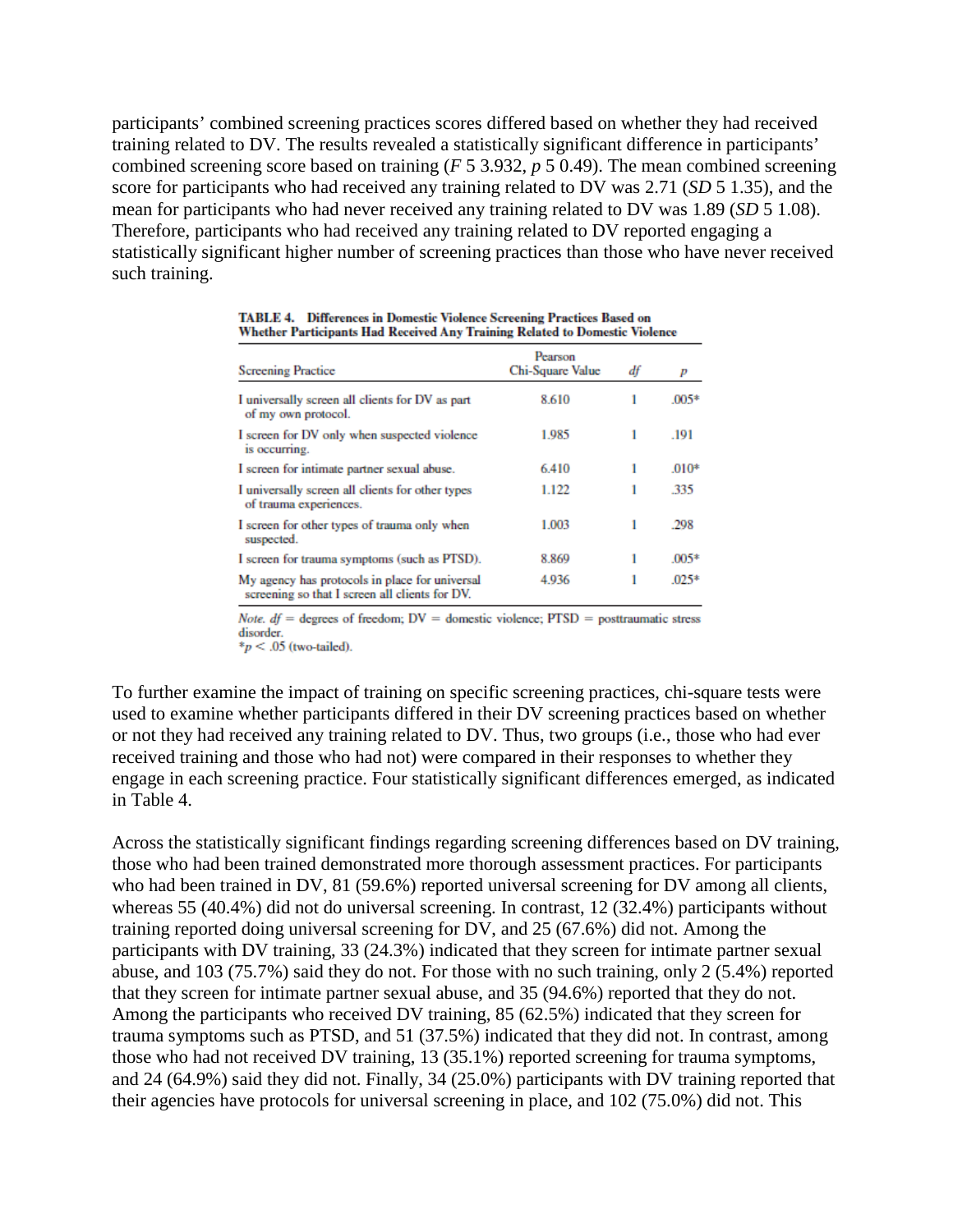compared to 3 (8.1%) participants with DV training with agency protocols for universal screening, and 34 (9.9%) without such protocols.

Additional analyses were conducted to determine whether five key background variables (i.e., years working as a mental health professional; professional affiliation, comparing MFTs with all other affiliations, gender, type of community, and highest level of education) interacted with whether participants had received training in DV to impact their screening practices. For these analyses, given the number of specific items, only the combined scores were used. Two-way ANOVAs were used for these analyses, and no statistically significant differences were found for the interactions between whether participants had received DV training and the following variables: years working as a mental health professional (*F* 5 6.33, *df* 5 5, *p* 5 .675), professional affiliation (*F* 5 0.724, *df* 5 1, *p* 5 .396), type of community (*F* 5 5.23, *df* 5 2, *p* 5 .594), gender (*F*  5 0.453, *df* 5 1, *p* 5 .502), and highest level of education (*F* 5 1.739, *df* 5 2, *p* 5 .179).

*Differences in Intervention Practices Based on Whether the Mental Health Professional Had Received Any Domestic Violence Training.* Again, we used one-way ANOVAs to examine whether participants' combined intervention practices scores differed based on whether they had received training related to DV. The results revealed a statistically significant difference in participants' combined intervention scores based on training (*F* 5 6.995, *p* 5 .009). The mean combined intervention practices score for participants who had received any training related to DV was 10.13 (*SD* 5 2.73), and the mean for participants who had never received any training related to DV was 7.89 (*SD* 5 3.454). Therefore, participants who had received any training related to DV reported engaging a statistically significant higher number of intervention practices than those who have never received such training.

As with the screening practices, we used chi-square tests to examine whether participants differed in their DV intervention practices based on whether or not they had received any training related to DV. Thus, two groups (i.e., those who had ever received training and those who had not) were compared in their responses to whether they engage in each intervention practice. Seven statistically significant differences emerged (Table 5).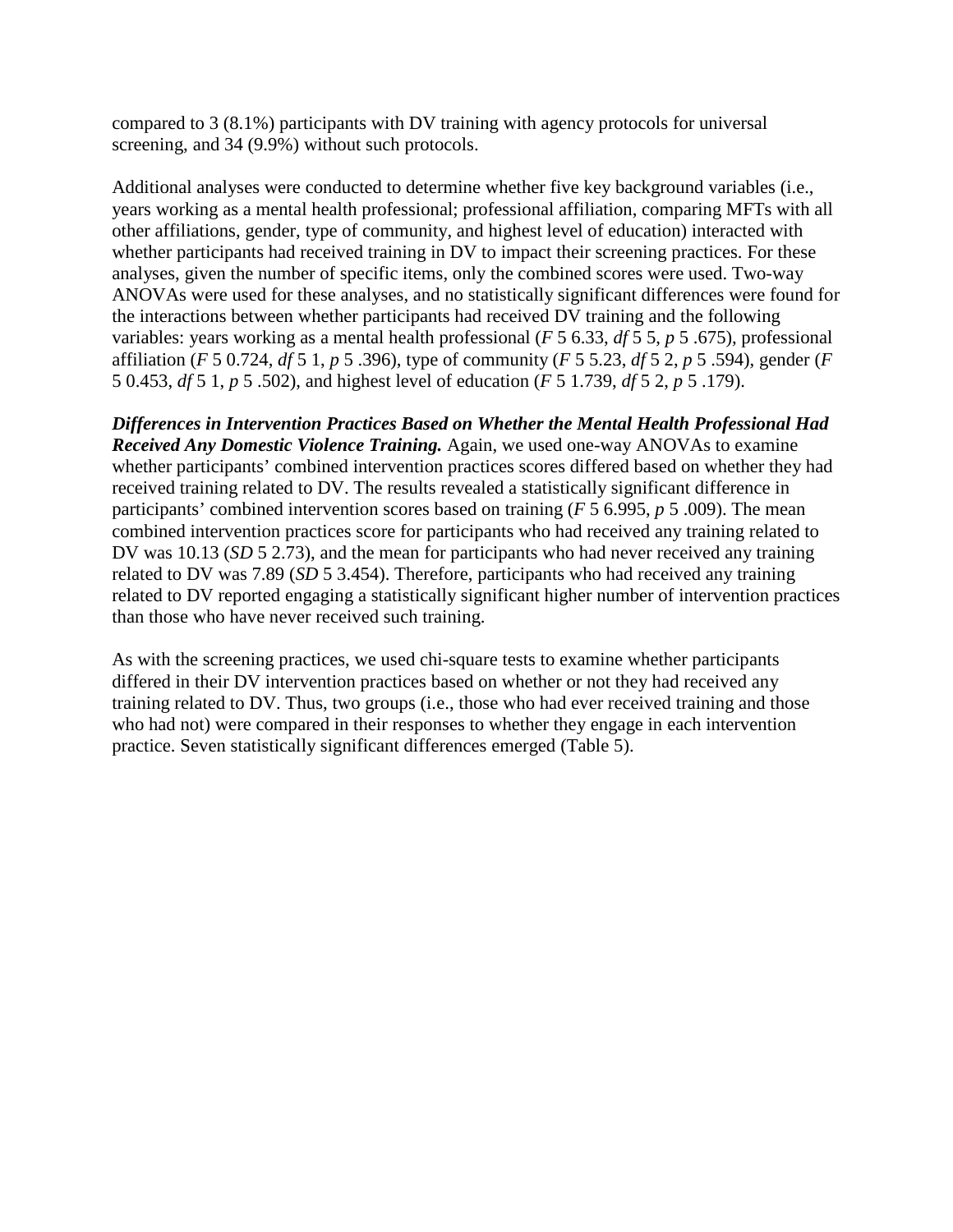| <b>Intervention Practice</b>                                                                                             | Pearson<br>Chi-Square Value | df | p       |
|--------------------------------------------------------------------------------------------------------------------------|-----------------------------|----|---------|
| I conduct a safety risk or lethality assessment.                                                                         | 3.939                       | 1  | .057    |
| I develop a safety plan.                                                                                                 | 9.856                       |    | $.004*$ |
| I provide information about DV resources.                                                                                | 20.581                      |    | $.000*$ |
| I inquire about the safety of clients' children.                                                                         | 16.483                      |    | $.000*$ |
| I report to DSS when children are in homes where<br>DV is present.                                                       | 1.601                       |    | .224    |
| I document any signs/observations of abuse within<br>clients' mental health records.                                     | 6.740                       | 1  | $.015*$ |
| I inquire about how abuse has impacted physical<br>health (e.g., injuries, hospitalization, pregnancy<br>complications). | 6.772                       | 1  | $.016*$ |
| I inquire about how abuse has impacted clients.                                                                          | 3.032                       | 1  | .133    |
| I inquire about how abuse has impacted their children.                                                                   | 14.762                      | 1  | $.000*$ |
| I inquire about the timing of when the trauma<br>occurred (i.e., childhood, adulthood, both).                            | 0.052                       | 1  | .799    |
| I inquire whether they have experienced DV with<br>other partners.                                                       | 10.151                      | 1  | $.002*$ |
| I connect my client with DV-specific programs.                                                                           | 2.460                       | 1  | .156    |

TABLE 5. Differences in Domestic Violence Intervention Practices Based on Whether Participants Had Received Any Training Related to Domestic Violence

Note.  $df =$  degrees of freedom;  $DV =$  domestic violence;  $DSS =$  Department of Social Services.  $*_p$  < .05 (two-tailed).

Table 6 presents the frequencies and percentages for each of the statistically significant findings for these analyses. Similar to the findings regarding screening and training, for all of the statistically significant findings, participants who reported training in DV demonstrated higher rates of using comprehensive, DV-specific interventions.

As described earlier for the screening practices, additional analyses were conducted to determine whether the five background variables interacted with whether participants had received training in DV to impact their intervention practices, based on their combined scores. The results of the two-way ANOVAs revealed that there were no statistically significant differences for the interactions between whether participants had received DV training and the following variables: years working as a mental health professional (*F* 5 1.186, *df* 5 5, *p* 5 .318), type of community (*F*  5 0.227, *df* 5 2, *p* 5 .797), and gender (*F* 5 0.098, *df* 5 1, *p* 5 .755). However, there was a statistically significant difference based on the interaction between DV training and professional affiliation (*F* 5 4.330, *df* 5 1, *p* 5 .039). MFTs who had received training related to DV had the highest combined intervention score (*M* 5 10.37), followed by non-MFTs who had received DV training (*M* 5 9.93), MFTs who had never received DV training (*M* 5 9.75), and non-MFTs who had never received DV training (*M* 5 7.00). In addition, there was a statistically significant difference based on the interaction between DV training and highest level of education (*F* 5 5.423, *df* 5 2, *p* 5 .005). Because there were only two participants with a bachelor's degree and only three participants indicating some other degree, only the means for participants with master's and doctoral degrees will be reported. The highest means on the interventions combined scores were found among participants with participants with doctoral degrees who had received DV training (*M* 5 10.24), followed by participants with master's degrees who had received DV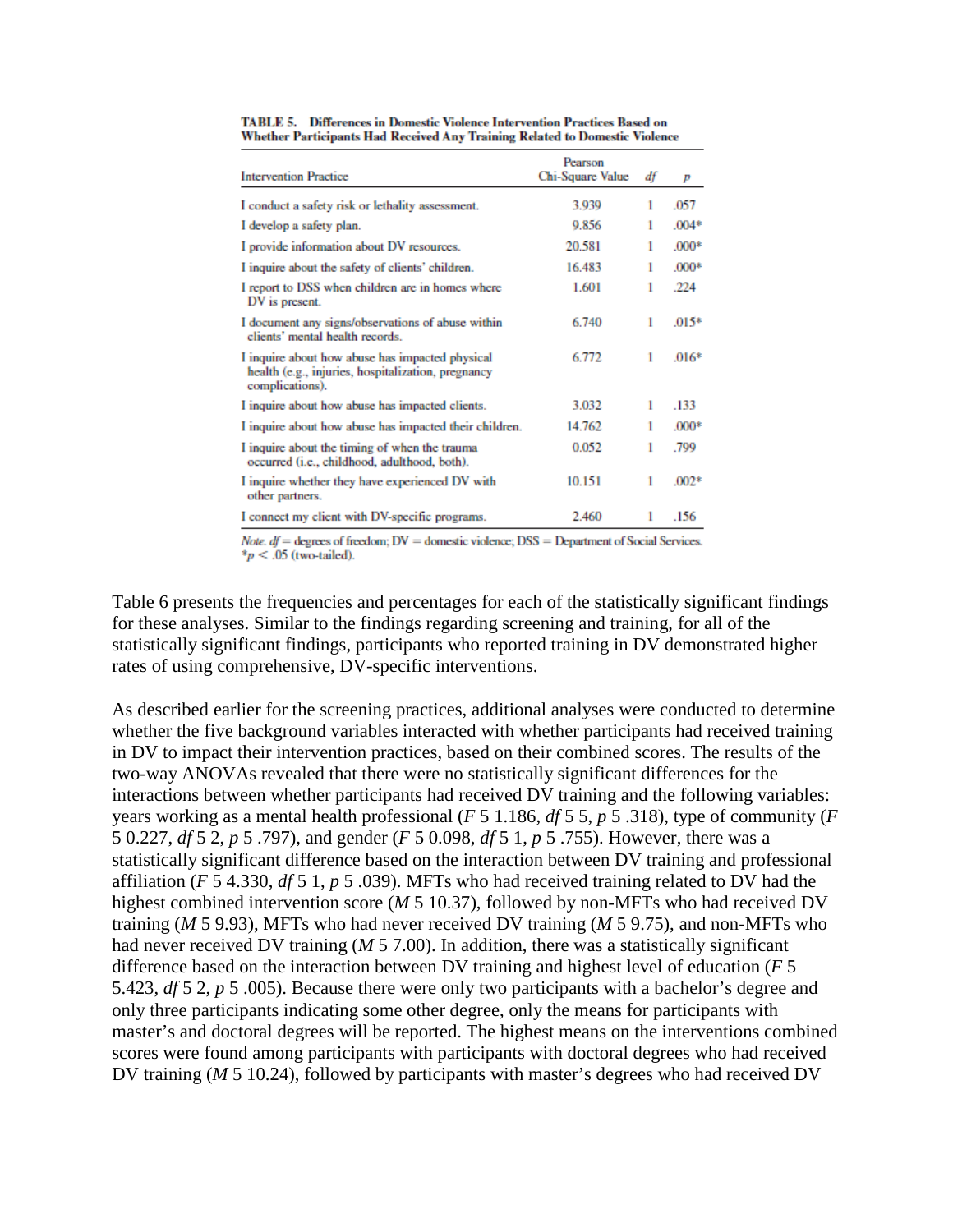training (*M* 5 9.98), participants with master's degrees who had not received DV training (*M* 5 8.59), and participants with doctoral degrees without any prior DV training (*M* 5 6.13).

## **Connections with Domestic Violence Agencies**

Participants indicated an estimated average number of referrals that they receive per month from DV agencies: none (*n* 5 125, 72.3%), 1–2 (*n* 5 34, 19.7%), 3–4 (*n* 5 6, 3.5%), and providers. Among the participants, 63 (36.4%) strongly agreed and 103 (59.5%) agreed with the statement, "I know how to access available DV services if needed." Only 7 (4.0%) respondents disagreed with this statement. Most participants (*n* 5 125, 72.3%) reported that their work setting has procedures in place for determining appropriate referrals to DV service providers. However, participants' responses varied in response to whether they viewed the process of referring clients to DV service providers as working well, with 26 (15.0%) participants strongly agreeing and 74 (42.8%) agreeing with this statement and 44 (25.4%) disagreeing and 10 (5.8%) strongly disagreeing.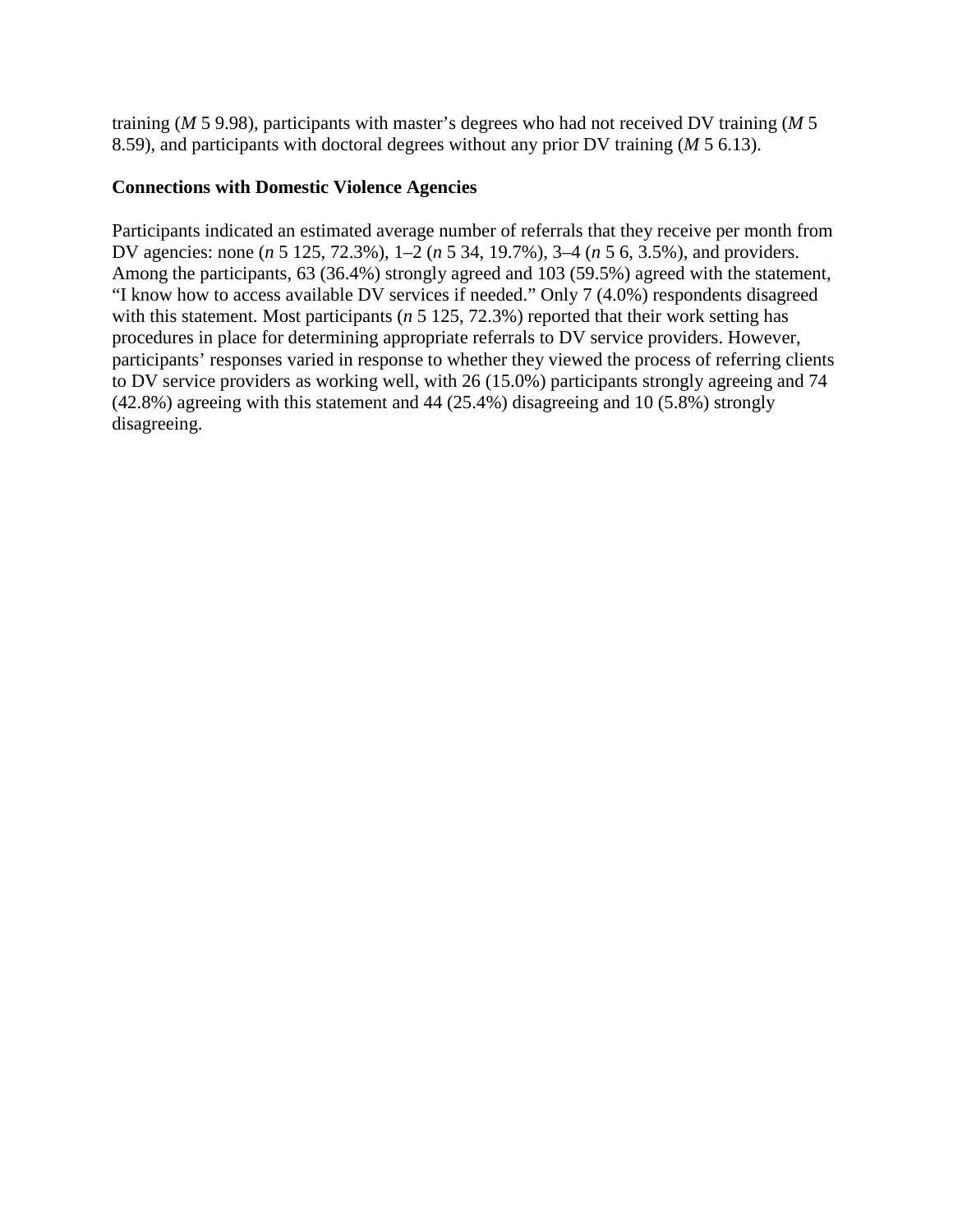|                                                                                                                       | <b>DV</b> Training<br>Received? |            |
|-----------------------------------------------------------------------------------------------------------------------|---------------------------------|------------|
| <b>Intervention Practice</b><br>Yes/No                                                                                | Yes<br>n(%)                     | No<br>n(%) |
| I develop a safety plan.                                                                                              |                                 |            |
| Yes                                                                                                                   | 116 (85.3)                      | 23(62.2)   |
| No                                                                                                                    | 20 (14.7)                       | 14 (37.8)  |
| I provide information about DV resources.                                                                             |                                 |            |
| Yes                                                                                                                   | 123 (90.4)                      | 22(59.5)   |
| No                                                                                                                    | 13 (9.6)                        | 15(40.5)   |
| I inquire about the safety of clients' children.                                                                      |                                 |            |
| Yes                                                                                                                   | 126 (92.6)                      | 25(67.6)   |
| No                                                                                                                    | 10(7.4)                         | 12(32.4)   |
| I document any signs/observations of abuse within clients'<br>mental health records.                                  |                                 |            |
| Yes                                                                                                                   | 117 (86.0)                      | 25 (67.6)  |
| No                                                                                                                    | 19 (14.0)                       | 12(32.4)   |
| I inquire about how abuse has impacted physical health<br>(e.g., injuries, hospitalization, pregnancy complications). |                                 |            |
| Yes                                                                                                                   | $109(80.1)$ 22 (59.5)           |            |
| No                                                                                                                    | 27 (19.9)                       | 15(40.5)   |
| I inquire about how abuse has impacted their children.                                                                |                                 |            |
| Yes                                                                                                                   | 114 (83.8)                      | 20(54.0)   |
| No                                                                                                                    | 22 (16.2)                       | 17 (45.9)  |
| I inquire whether they have experienced DV with other partners.                                                       |                                 |            |
| Yes                                                                                                                   | 103(75.7)                       | 18 (48.6)  |
| No                                                                                                                    | 33 (24.3)                       | 19 (51.4)  |

TABLE 6. Differences in Frequencies and Percentages in Domestic Violence **Intervention Practices Based on Whether Participants Had Received Any Training Related to Domestic Violence** 

Note. One hundred thirty-six participants reported that they had received any form of domestic violence (DV) training, and 37 reported that they did not.

5 or more ( $n = 7, 4.0\%$ ). Likewise, they reported the estimated number of clients they refer to DV service providers each month: none  $(n = 87, 50.3\%)$ , 1-2  $(n = 69, 39.9\%)$ , 3–4 ( $n = 9, 5.2\%$ ), and 5 or more ( $n = 7, 4.0\%$ ). Participants were asked to rate, on a scale from 1 (not well at all) to 6 (extremely well), how well their organization, as a whole, collaborates with DV service providers. Their responses ranged from 1 to 6, with a mean of 3.73 ( $SD = 1.69$ ), indicating a moderate level of positive collaboration with DV service

#### **DISCUSSION**

This study's findings support previous studies (Helfrich et al., 2008; Mourad et al., 2008; O'Campo et al., 2006) that demonstrate the links between DV victimization and mental health. More than one-third (34.7%) of the MHPs in this study reported that at least one- quarter of their adult caseloads have been victims of DV, and nearly half (45.1%) of the participants reported that at least one-quarter of their child caseloads had witnessed DV. Similar to previous research (Helfrich et al., 2008), the MHPs in this study indicated that the most common symptoms among their clients impacted by trauma and DV were depression, anxiety, PTSD, and substance abuse. However, the settings in which MHPs work may be limited in their capacity to serve clients impacted by DV, with only about one-third of participants reporting that their agencies have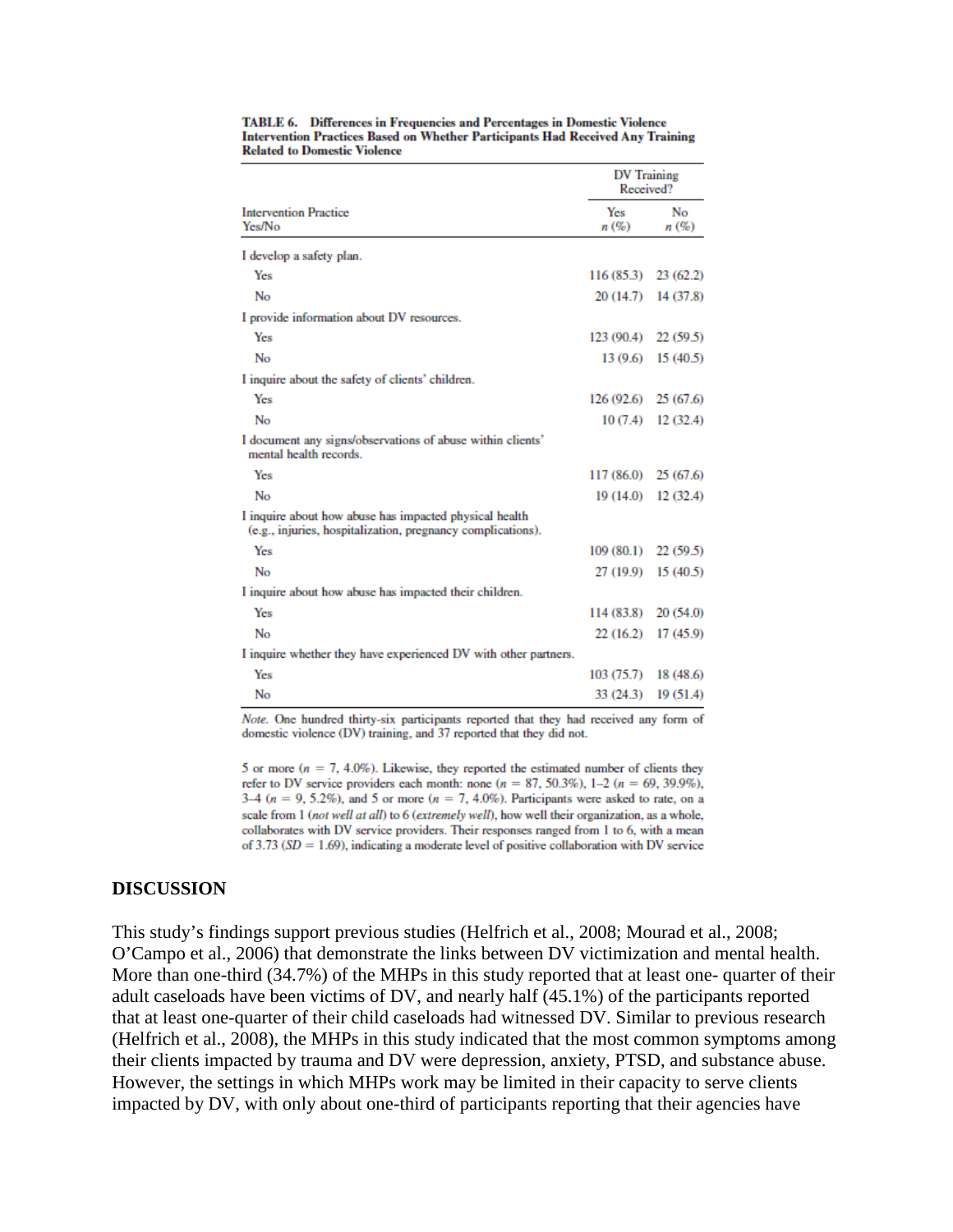materials about DV posted in their agencies. Likewise, only about one-third of participants reported that their agencies have workplace safety plans that address DV. Participants also varied in the DV-related client populations they viewed themselves to be competent to serve. They rated themselves as most competent to serve female adult victims, people of varying economic backgrounds, child abuse victims, and child witnesses of DV, but they viewed themselves to be least competent to serve immigrant populations, female adult offenders, people with intellectual or developmental disabilities, and male adult offenders.

As with other literature (Gauthier & Levendosky, 1996; Murray & Graves, 2013; Wingfield & Blocker, 1998), this study demonstrates that many MHPs lack adequate training on the topic of DV. More than one-fifth (21.4%) of participants had never received any training related to DV. Even when training is received, its duration and recency may vary. For example, only about onethird (34.1%) of the sample had received any training within the past 2 years, and about one-fifth (20.2%) of the sample had received 8 hr or less of training on DV in the past 2 years. It appears that MHPs are more likely to receive training on trauma in general, with 94.8% of participants reporting some training. However, the lack of training specific to DV suggests that many MHPs may be unprepared or underprepared to address the unique safety and mental health considerations associated with DV. The lack of differences in whether participants had been trained based on professional and demographic variables suggests that a lack of training on DV is common, and it may be that the burden for receiving this training falls on individual professionals rather than it being required as part of professional training programs.

One of the most important findings for this study relates to the differences that emerged between those who had received DV and those who had not in terms of their typical screening and assessment practices. These findings will be important to replicate in future research, especially because most of the current sample reported having received some DV training. It is notable that receiving any training in DV was linked to MHPs engaging in more comprehensive and thorough assessment and intervention practices. For the most part, these differences based on training were not impacted by the background characteristics that were studied (i.e., years working as a MHP, professional affiliation, gender, type of community, and highest level of education), although there was some evidence that professional affiliation and education level may impact MHPs' intervention practices related to DV. In general, participants reporting any level of training were more likely to do all of the following: (a) universally screen clients for DV, (b) screen for intimate partner sexual abuse, (c) screen for trauma symptoms, (d) work in agencies that have policies for universal screening of all clients for DV, (e) develop safety plans, (f) provide information about DV resources, (g) inquire about the safety of clients' children, (h) document any signs of abuse in clients' mental health records, (i) inquire about how abuse impacts clients' physical health, (j) inquire about how abuse impacts clients' children, and (k) inquire whether clients experienced DV with other partners. Each of the earlier mentioned practices is important for MHPs to be able to accurately identify and safely and effectively provide services to clients who have experienced DV victimization (Murray & Graves, 2013).

Finally, this study's findings support the need for ongoing efforts to promote positive collaborations and partnerships between DV and mental health service agencies. Overall, participants rated their organizations' collaborations with DV service agencies as working moderately well, although there were participants at each end of the spectrum from reporting that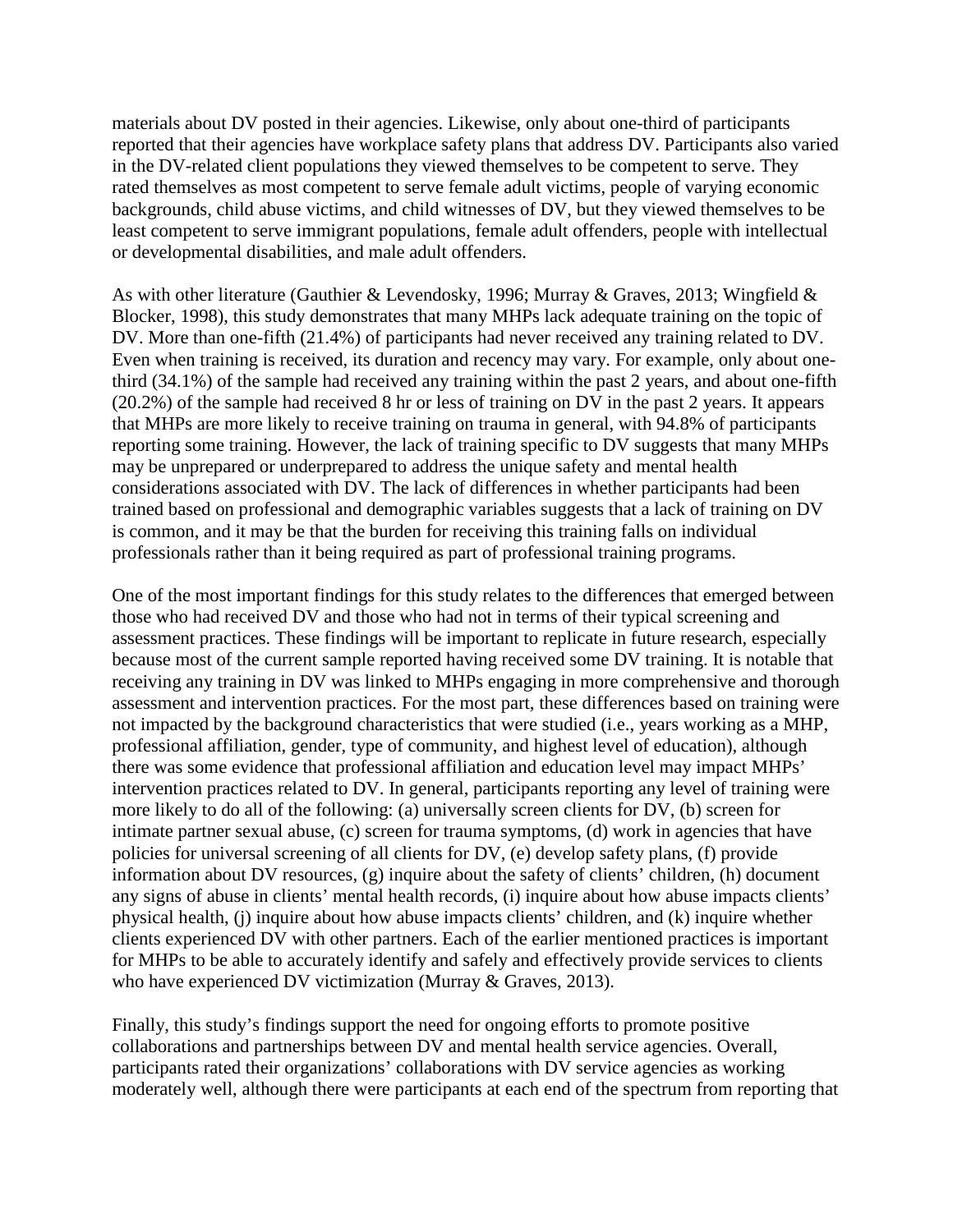these collaborations work extremely well to not well at all. These dynamics likely vary from community to community, and therefore, MHPs should consider whether and how collaborations in their area can be strengthened, especially in the process of referring clients between agencies because participants in this study varied in how well they viewed that process.

## **Statement of Limitations**

As an anonymous survey research study, this study resulted in self-reported data, and therefore, we were unable to verify participants' responses with any objective or behavioral data (e.g., transcripts or other documentation of training received, observations of their actual clinical assessment and intervention practices). The convenience sample is another important limitation, and it is not possible to determine the extent to which the findings with this sample would generalize to other samples of MHPs. In particular, MFTs were the most represented group in this sample. Training among different disciplines can vary, especially because each discipline has its own set of training program accreditation standards and professional licensure standards. Although the sample included a diverse group on many variables, the racial/ethnic diversity also was limited. Furthermore, future research is needed to further examine whether and how certain demographic and professional background characteristics may impact the connections between training and practice related to domestic violence. A third limitation is that participants were drawn from only one state, and therefore, public policies and practice systems in that state could differ from those influences in other states. In North Carolina, there are no set requirements for MHPs to receive training in DV. An additional limitation was that the survey asked limited information about the type of training that MHPs had received related to DV. Training content and formats can vary widely. Therefore, it would be useful in future research to account more fully for the nature of training that MHPs receive related to DV.

# **Implications for Research, Policy, and Practice**

The findings of this study suggest several important directions for future research. First, additional information is needed about the type, content, format, and duration of training that will most effectively equip MHPs to provide clinical services to clients impacted by DV. Second, researchers can continue to identify the critical mental health issues that MHPs will encounter when working with clients impacted by DV as well as to develop and evaluate effective interventions to address those concerns. For example, in this study, the most common symptoms that MHPs reported included depression, anxiety, and PTSD. Researchers can study the extent to which existing interventions to address these concerns are applicable to survivors of DV. Third, in light of the findings related to the interconnections between DV and mental health service organizations, researchers can study effective processes for better linking these services as well as for ensuring that other collaborative organizations (e.g., law enforcement and court systems) are equipped to help survivors connect with a full range of services to meet their unique needs. Finally, researchers can study additional strategies for helping MHPs to become more competent to serve the unique needs of specific client populations, such as immigrants and offenders.

The analysis strategy used in this study was designed to address the research questions that guided the work of the task force that conducted this research. Therefore, the research questions were designed to be both methodologically sound and relevant to the practice- focused needs of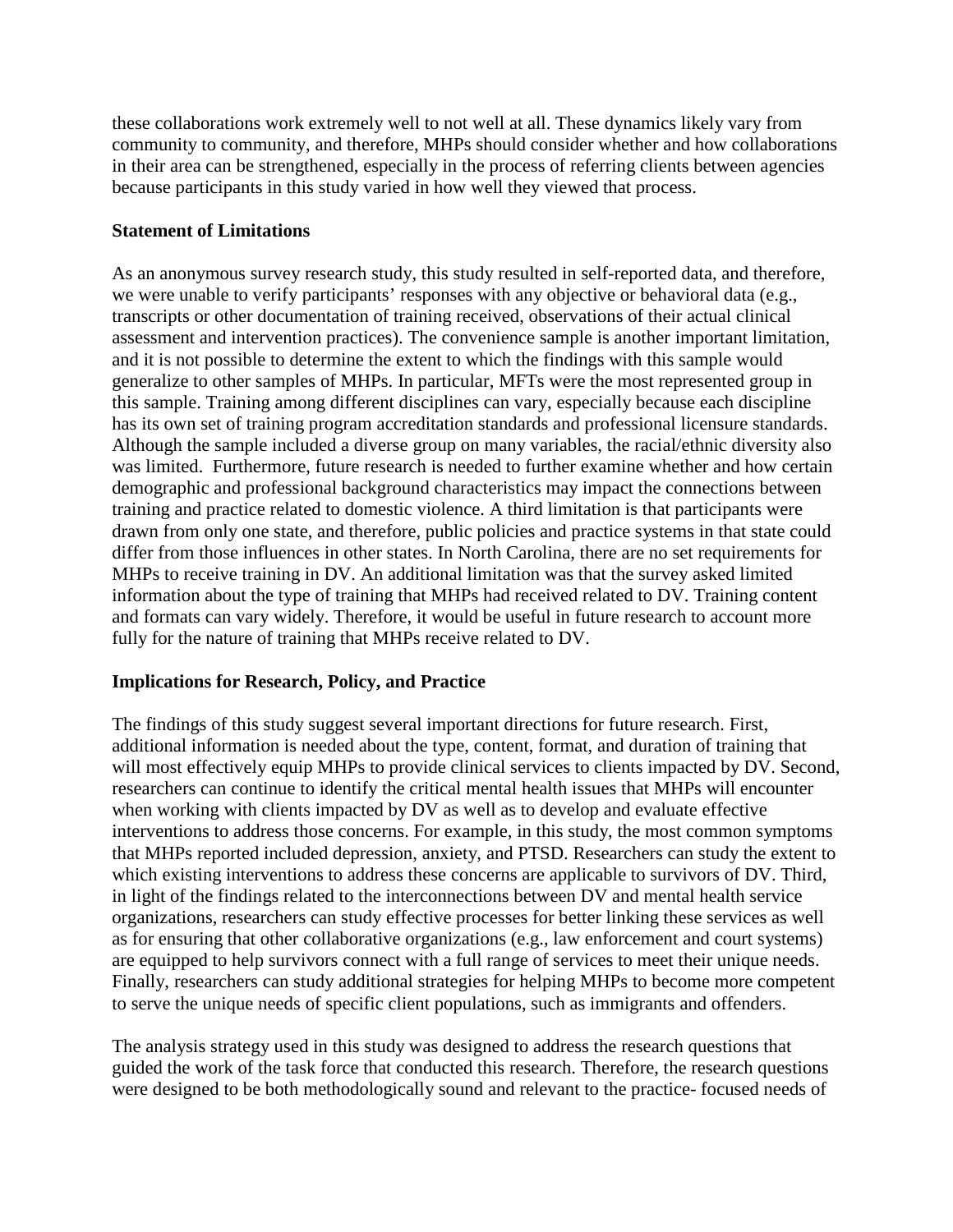the task force. Additional analyses, especially a multivariate regression analysis, could have provided a different statistical approach to analyzing the data gathered in this study. As such, future research on this topic would benefit from the expanded use of multivariate analyses, especially involving multivariate regression analyses can help to account for the potentially overlapping variance in the variables under study. Therefore, additional research is needed to further explore the various intersecting influences on how MHPs make choices about their clinical work with clients impacted by DV.

The finding that MHPs reporting any level of training on DV report that they engage in more comprehensive assessment and intervention services supports the value of policies that require training on DV (Payne et al., 2007). These policies may occur at many levels, including agency policies, mental health training program requirements and accreditation standards, and even licensure standards. Where such policies are created, they should ensure that training is of a sufficient quality and duration to cover critical topics, such as basic information about the dynamics and safety risks associated with DV, effective assessment strategies and intervention approaches, and steps that MHPs can take to support clients in navigating legal processes and accessing community resources to provide them with additional support.

Until such policies exist, a critical implication of this study for MHPs is a need to individually seek out training to ensure that they are competent to provide appropriate services to clients impacted by DV. MHPs may not immediately view the connections between their work settings and the issue of DV. However, MHPs in virtually every work setting are likely to encounter clients whose lives have been touched by DV. For example, children in school settings may be witnessing DV in their homes, college students seeking help in university counseling centers may experience dating violence, and clients in virtually any setting may have a history of past abuse or even current abuse. Therefore, greater actions should be taken to promote MHPs' competence in working with clients impacted by DV. This includes increased attention to the topic in graduate training programs, more comprehensive ongoing training as part of individual MHPs' continuing education endeavors, enhanced cross-training activities between DV and mental health service agencies, and organizational policies that promote high-quality training and effective assessment and intervention practices to meet the needs of clients impacted by DV.

### **REFERENCES**

Ben-Porat, A., & Itzhaky, H. (2011). The contribution of training and supervision to perceived role competence, secondary traumatization, and burnout among domestic violence therapists. *The Clinical Supervisor*, *30*, 95–108. <http://dx.doi.org/10.1080/07325223.2011.566089>

Black, M. C., Basile, K. C., Breiding, M. J., Smith, S. G., Walters, M. L., Merrick, M. T., . . . Stevens, M. R. (2011). *The National Intimate Partner and Sexual Violence Survey (NISVS): 2010 Summary report*. Atlanta, GA: National Center for Injury Prevention and Control, Centers for Disease Control and Prevention.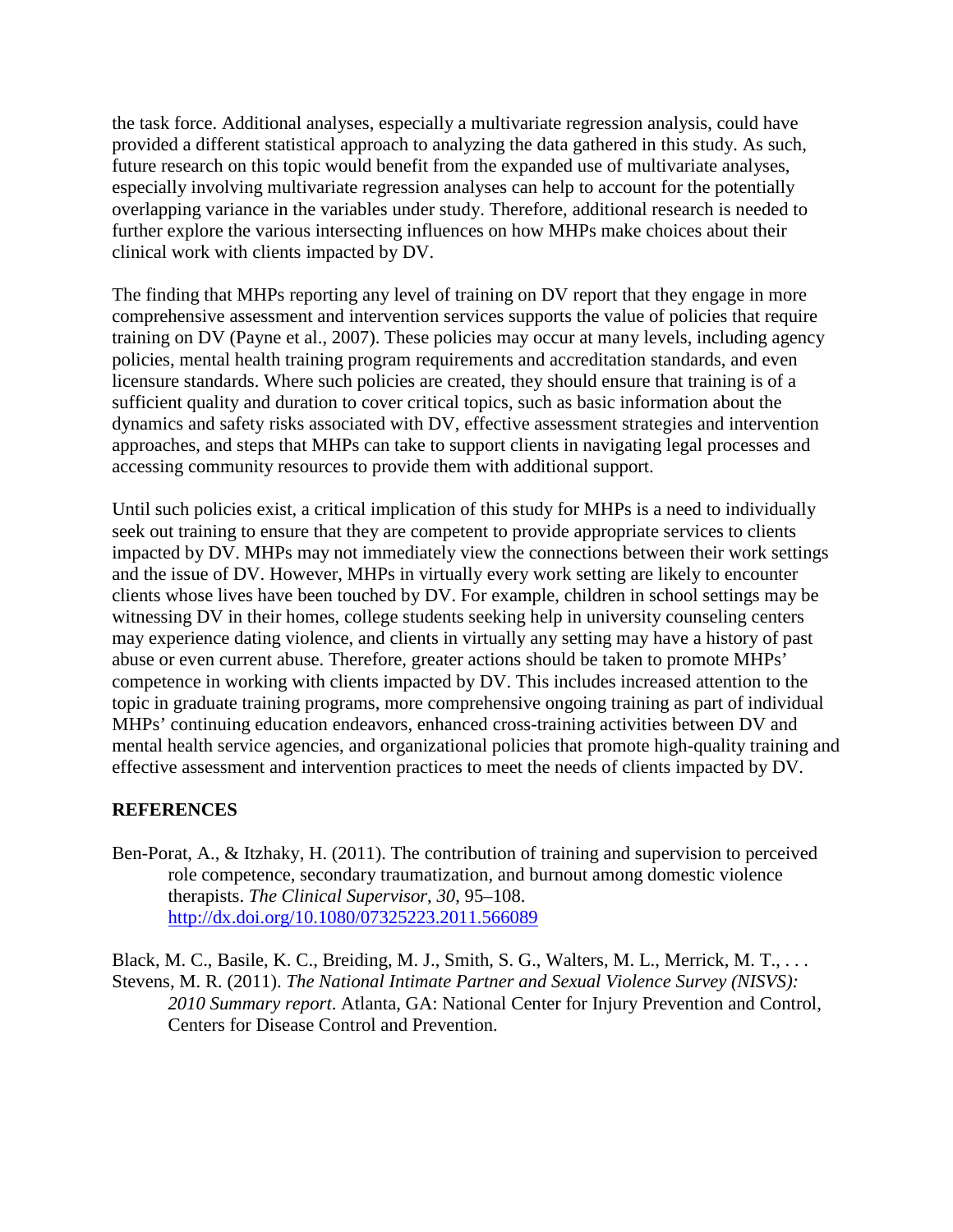- Bozorg-Omid, R. (2007). Counselors and domestic violence: Training, competence, practice, and knowledge. *Dissertation Abstracts International: Section A. Humanities and Social Sciences*, *67*, 2890.
- Cavanaugh, C. E., Martins, S. S., Petras, H., & Campbell, J. C. (2013). Mental disorders associated with subpopulations of women affected by violence and abuse. Journal of Traumatic Stress, 26, 459–466.
- Ehrensaft, M. K. (2008). Intimate partner violence: Persistence of myths and implications for intervention. Children and Youth Services Review, 30, 276–286.
- Florida Board of Clinical Social Work, Marriage & Family Therapy and Mental Health Counseling. (2014). Licensing and registration. Retrieved from <http://floridasmentalhealthprofessions.gov/licensing/>
- Gauthier, L. M., & Levendosky, A. A. (1996). Assessment and treatment of couples with abusive male partners: Guidelines for therapists. Psychotherapy, 33, 403–417.
- Helfrich, C. A., Fujiura, G. T., & Rutkowski-Kmitta, V. (2008). Mental health disorders and functioning of women in domestic violence shelters. Journal of Interpersonal Violence, 23, 437–453.
- Holtzworth-Munroe, A., & Stuart, G. L. (1994). Typologies of male batterers: Three subtypes and the differences among them. Psychological Bulletin, 116, 476–497.
- Jacobson, N., & Gottman, J. (1998). When men batter women: New insights into ending abusive relationships. New York, NY: Simon & Schuster.
- Karakurt, G., Dial, S., Korkow, H., Mansfield, T., & Banford, A. (2013). Experiences of marriage and family therapists working with intimate partner violence. Journal of Family Psychotherapy, 24, 1–16. http://dx.doi.org/10.1080/08975353.2013.762864
- Mourad, M. R., Levendosky, A. A., Bogat, G. A., & von Eye, A. (2008). Family psychopathology and perceived stress of both domestic violence and negative life events as predictors of women's mental health symptoms. Journal of Family Violence, 23, 661– 670.
- Murray, C. E., & Graves, K. N. (2013). Responding to family violence. New York, NY: Routledge.
- Nathanson, A. M., Shorey, R. C., Tirone, V., & Rhatigan, D. L. (2012). The prevalence of mental health disorders in a community sample of female victims of intimate partner violence. Partner Abuse, 3, 59–75.<http://dx.doi.org/10.1891/1946-6560.3.1.59>